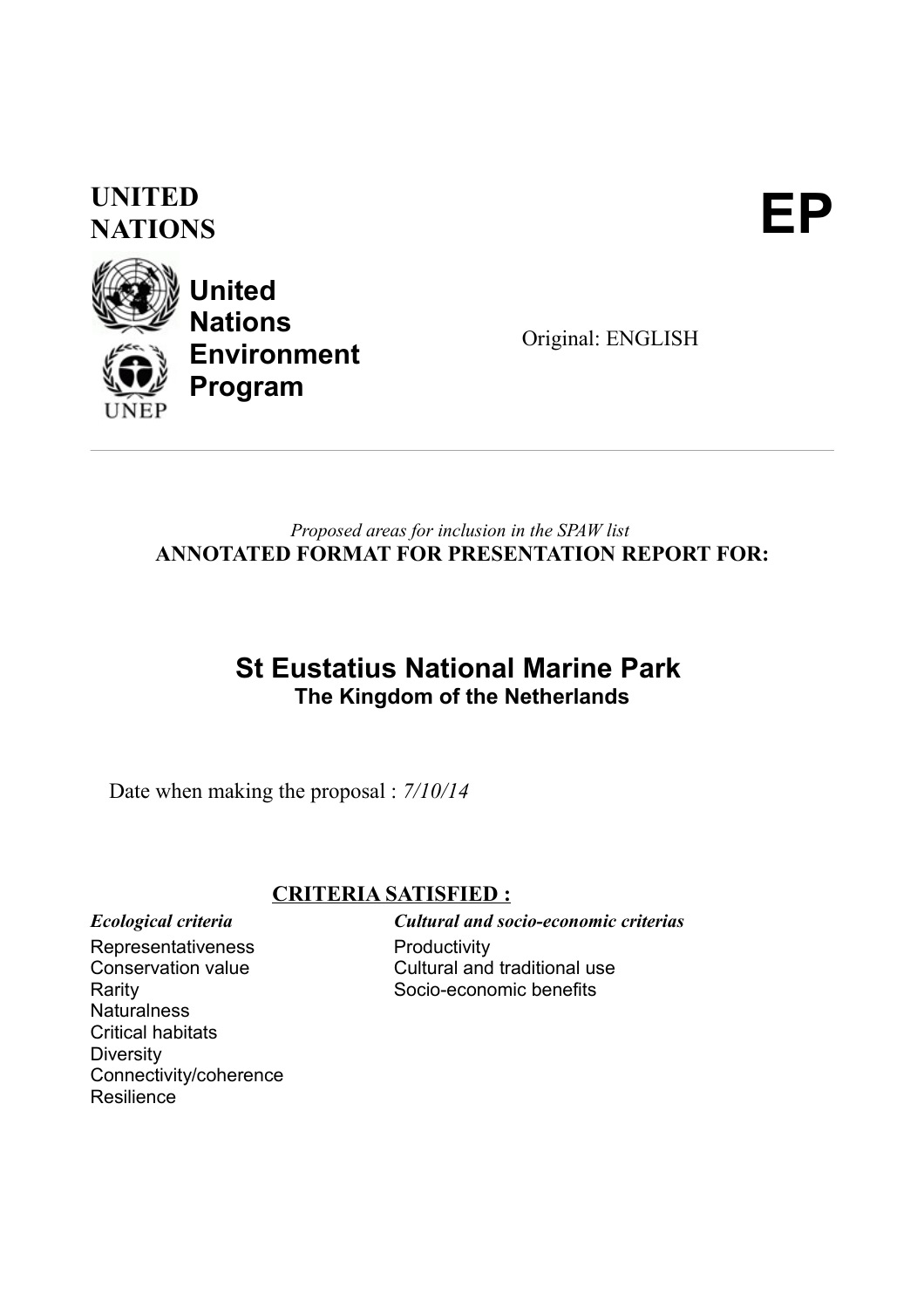# **Area name: St Eustatius National Marine Park**

Country: The Kingdom of the Netherlands

# **Contacts**

|                    | Last name: HOETJES                          |
|--------------------|---------------------------------------------|
|                    | First name: Paul                            |
| <b>Focal Point</b> | Position: Policy Coordinator Nature         |
|                    | Email: Paul.Hoetjes@rijksdienstcn.com       |
|                    | Phone: (+599) 715 83 08                     |
|                    |                                             |
|                    | Last name: Brown                            |
|                    | First name: Irving                          |
| <b>Manager</b>     | Position: Board President of National Parks |
|                    | Email: manager@statiapark.org               |
|                    | Phone: +5993182884                          |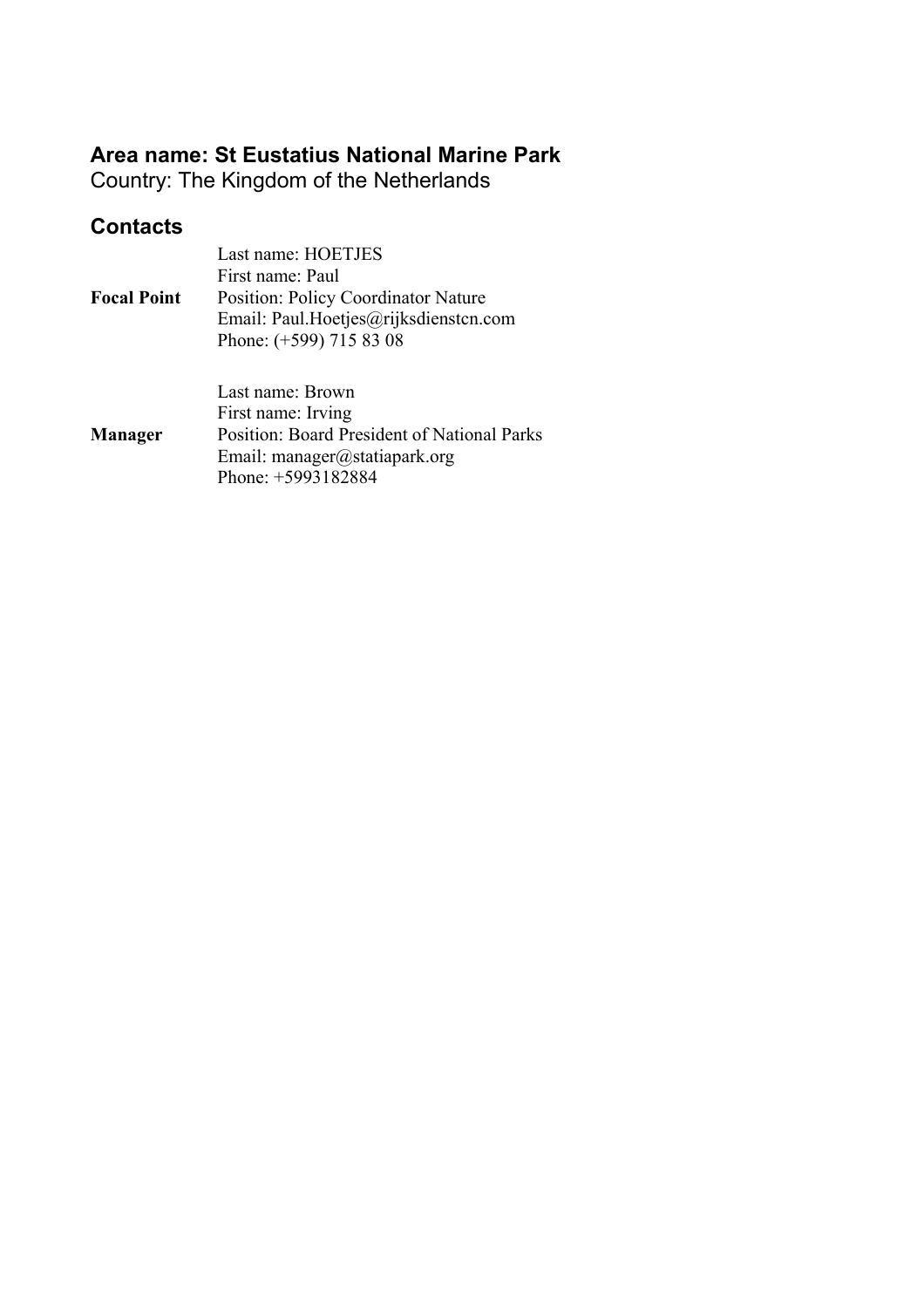# **SUMMARY**

Chapter 1 - IDENTIFICATION Chapter 2 - EXECUTIVE SUMMARY Chapter 3 - SITE DESCRIPTION Chapter 4 - ECOLOGICAL CRITERIA Chapter 5 - CULTURAL AND SOCIO-ECONOMIC CRITERIA Chapter 6 - MANAGEMENT Chapter 7 - MONITORING AND EVALUATION Chapter 8 - STAKEHOLDERS Chapter 9 - IMPLEMENTATION MECHANISM

### Chapter 10 - OTHER RELEVANT INFORMATION

# **ANNEXED DOCUMENTS**

Economic Valuation St Eustatius Marine Park Management Plan St Eustatius National Marine Park Benthic Seascape map for the St Eustatius Marine Park Evaluating effectiveness of the reserves in St Eustatius St. Eustatius marine environment ordinance St. Eustatius Island Resolution AB 1996/04 The Total Economic Value of Nature on St Eustatius The Tourism Value of Nature on St Eustatius The local cultural and recreational value of nature on St Eustatius Mapping the Economic Value of Ecosystems on St Eustatius Statia National Marine Park 2011 Annual Report A Management Capacity Assessment of Selected Coral Reef Marine Protected Areas in the Caribbean Population status and reproductive biology of queen conch (Lobatus gigas) in the coastal waters around St Eustatius The status of the Caribbean spiny lobster (Panulirus argus) and its fishery in the coastal waters of St Eustatius.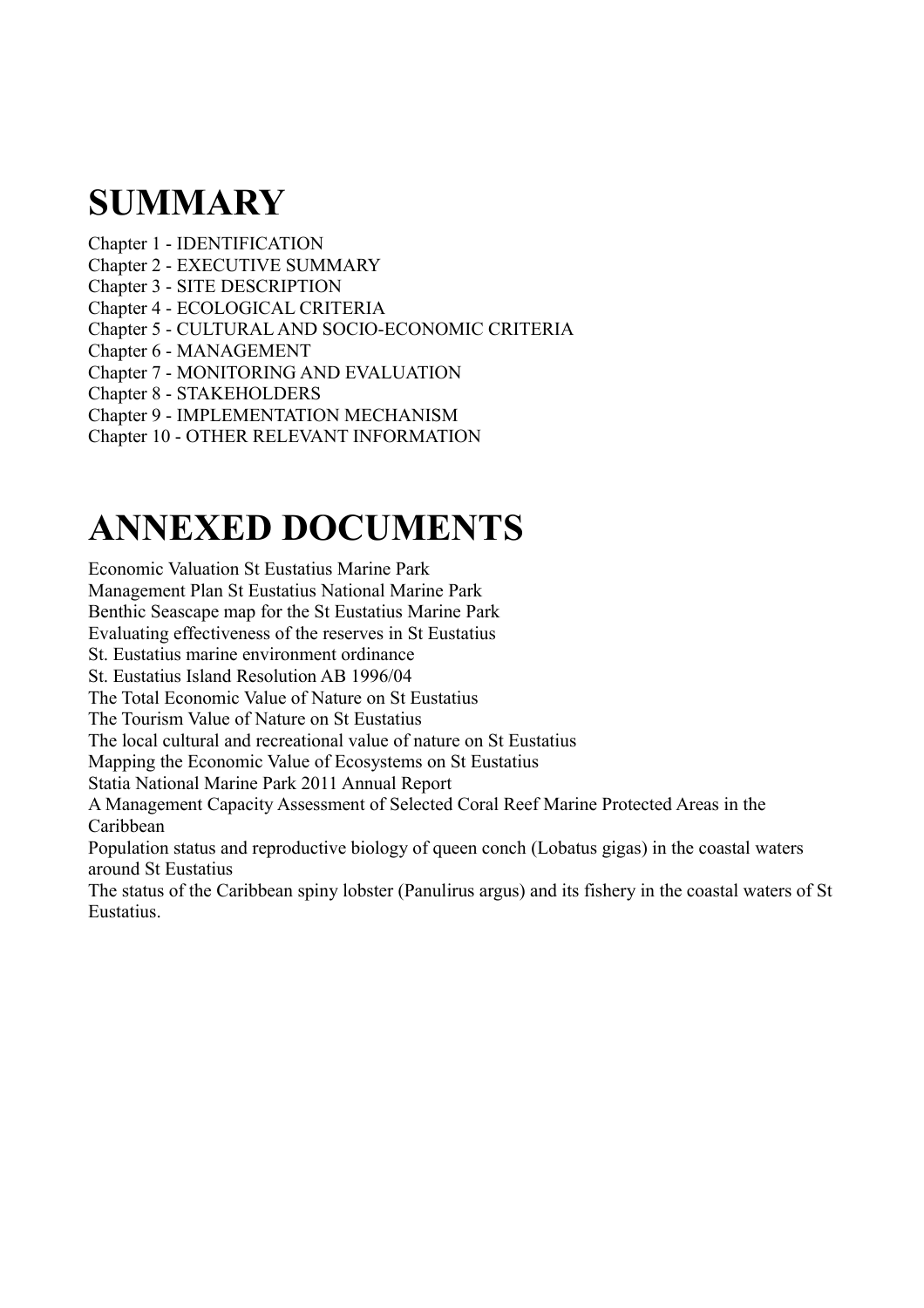# **Chapter 1. IDENTIFICATION**

# **a - Country:**

The Kingdom of the Netherlands

# **b - Name of the area:**

St Eustatius National Marine Park

# **c - Administrative region:**

The Netherlands

# **d - Date of establishment:**

1/9/96

# **e - If different, date of legal declaration:**

not specified

# **f - Geographic location**

*Longitude X:* -62.987 *Latitude Y:* 17.479

# **g - Size:**

27 sq. km

# **h - Contacts**

*Contact address*: Lower Town, St Eustatius, Caribbean Netherlands *Website*: www.statiapark.org *Email address*: manager@statiapark.org

# **i - Marine ecoregion**

64. Eastern Caribbean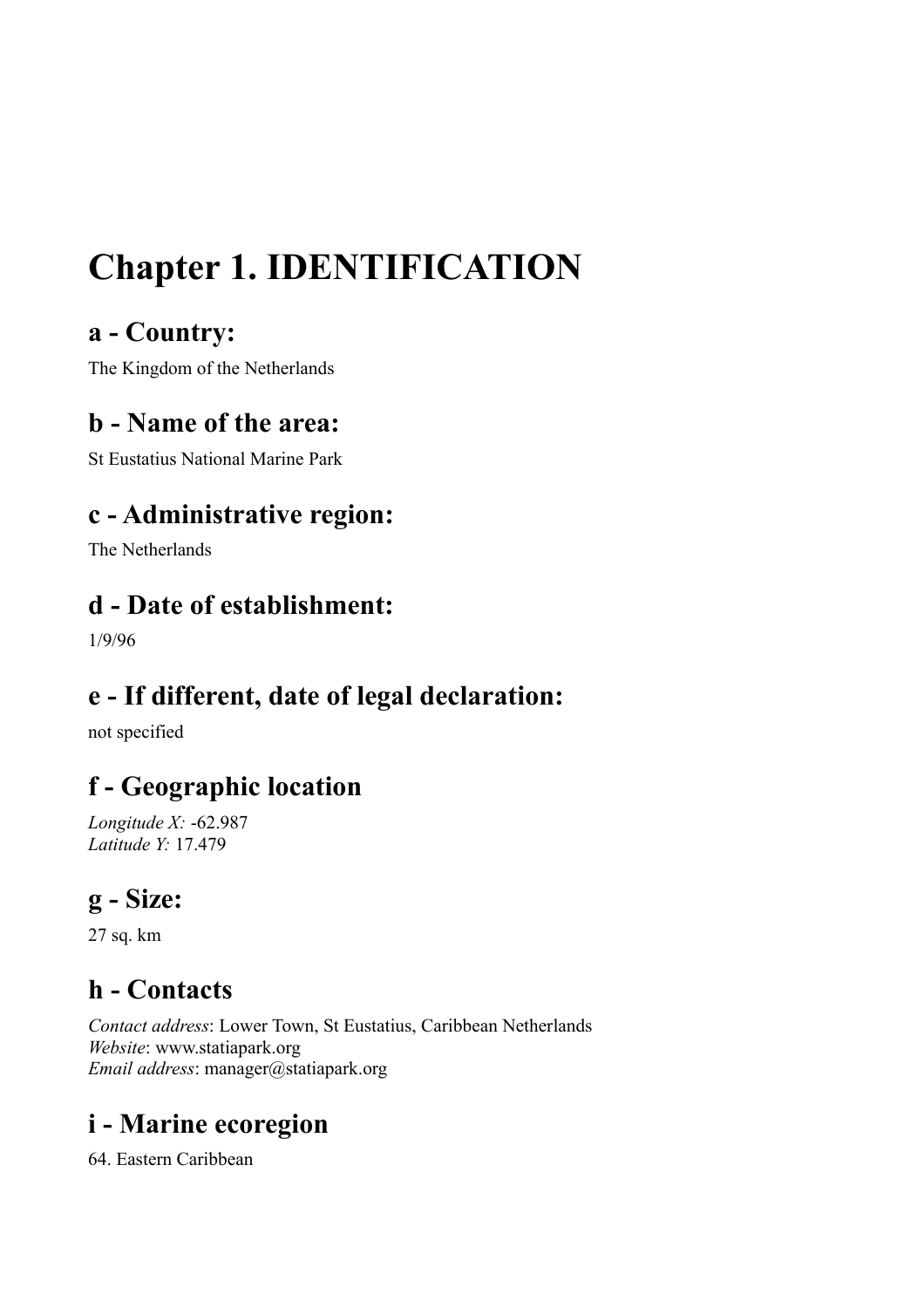none

# **Chapter 2. EXECUTIVE SUMMARY**

# **Present briefly the proposed area and its principal characteristics, and specify the objectives that motivated its creation :**

The St Eustatius National Marine Park was created in 1996 and extends around the entire island from the high water line to 30m depth contour. The park covers an area of 27.5km2 and protects a variety of habitats, including pristine coral reefs (drop off walls, volcanic 'fingers' and 'bombs', spur and groove systems) and 18th century shipwrecks. It includes two no-take zones (reserves) as well as general use zones and designated anchoring zones for large commercial ships.

The Marine Park's objectives are to conserve marine biodiversity, protect fish stocks and promote sustainable tourism.

# **Explain why the proposed area should be proposed for inclusion in the SPAW list**

The coral reefs of the Marine Park boast a high biodiversity. Over 50% cover (with over 43% coral and 15% sponges) has been recorded in the Reserves. A wide array of tropical reef creatures resides in and around these reefs as well. Among these species are: Angelfish, Butterflyfish, Flying Gurnard, Moray Eels, Spotted Drums, Frogfish, Sea Horses, Octopus, Lobster, Rays, Sharks, and Turtles. From January to April, the calls of Dolphins and Whales can often be heard as they migrate through the Marine Park. Healthy conch and lobster populations, especially in the no-fishing zones, form a recruitment source for neighouring islands.

There are three main species of sea turtles nesting on St. Eustatius. These are the leatherback (*Dermochelys coriacea*), the green (*Chelonia mydas* – the major nesting species on Statia) and the hawksbill (*Eretmochelys imbricata*). All of them are endangered or critically endangered species as classified by IUCN. There has also been one unconfirmed report of a nesting fourth species – the loggerhead (*Caretta caretta*) which IUCN classes as threatened.

### **According to you, to which Criteria it conforms (Guidelines and Criteria B Paragraph 2)**

Representativeness Conservation value Rarity **Naturalness** Critical habitats Diversity Connectivity/coherence Resilience

### **Cultural and socio-economic criterias**

**Productivity** Cultural and traditional use Socio-economic benefits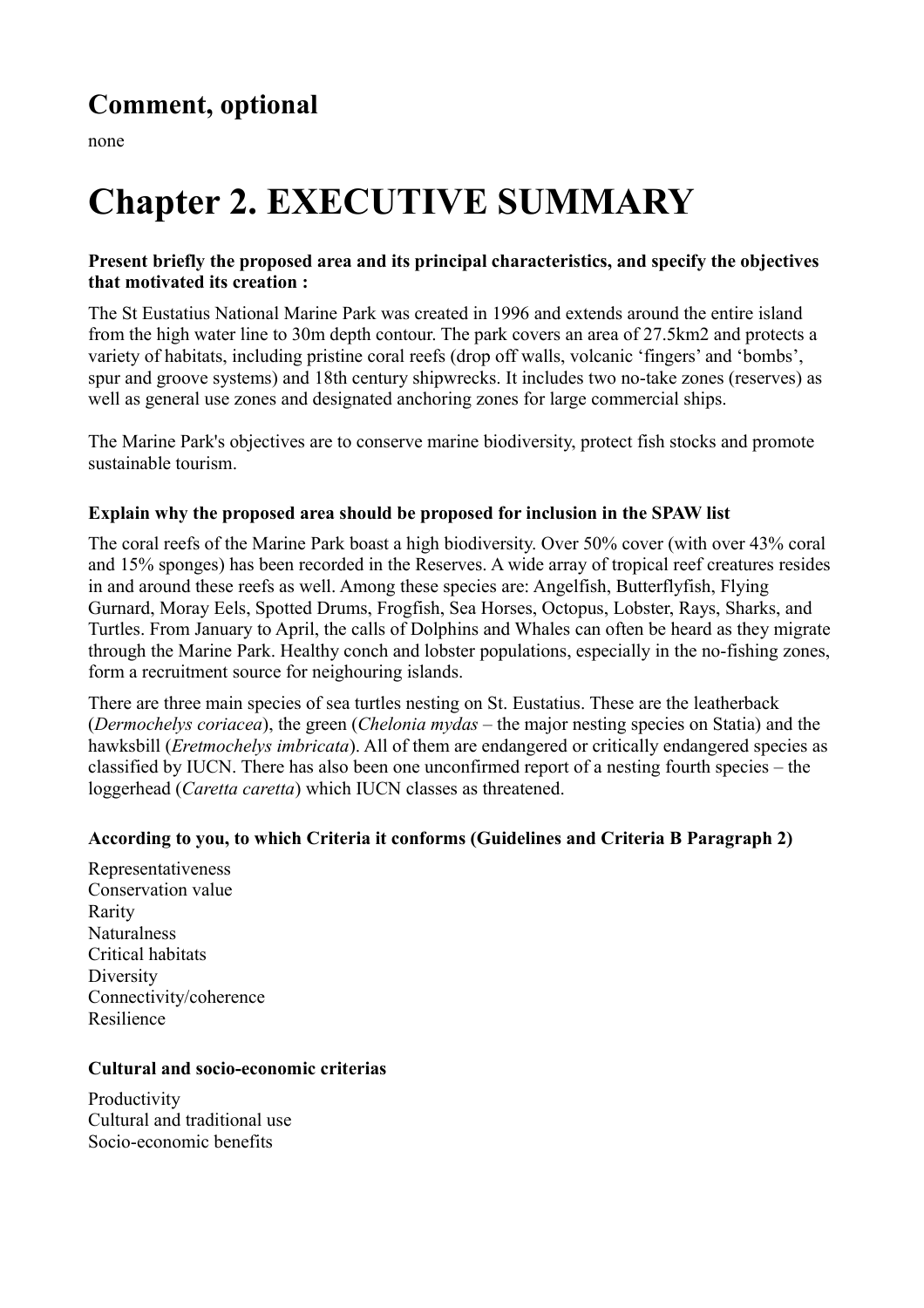# **Chapter 3. SITE DESCRIPTION**

# **a - General features of the site**

# **Terrestrial surface under sovereignty, excluding wetlands:**

2 *sq. km*

## **Wetland surface:**

0 *ha*

# **Marine surface:**

27 *sq. km*

# **Global comment for the 3 previous fields (optional):**

The St. Eustatius marine park surrounds the entire island of St. Eustatius, extending from the shore to the 30 m depth line, covering a total area of 27 km2. It inlcudes diverse coral reef, gorgonian reefs, seagrass, macro-algal beds, rubble and sandy bottom and rocky intertidal habitats. A zoning plan divides the park between recreational (diving) and commercial uses, inlcuding two fish reserves, and a designated anchoring zone for large ships, with a system of permanent mooring buoys in the recreational zones to facilitate diving and prevent anchoring damage to the corals.

Zeelandia beach is the index beach for nesting turtles. It is the only place where all three species (Leatherback, Green and Hawksbill) nest regularly. The beach is 1.4 km long, the width varies year to year depending upon sand accretion and depletion. Beaches on Statia have black sand which is made up from titanium and iron weathered from the volcanic rocks (Ippel, 2000). White sandy sections on Zeelandia beach are derived from sandstone between the two hilly sections north and south of the island. This is the only terrestrial surface included in the Marine Park. There are no wetlands on St Eustatius.

# **b - Physical features**

### **Brief description of the main physical characteristics in the area:**

St. Eustatius lies at the north end of a continuous submarine bank, no deeper than 180m, that also contains the islands of St. Kitts and Nevis. The Marine Park varies in width between 1 and 3 kilometers. The monthly average sea surface temperature ranges from 25°C in January-March to 29°C in August-November. Visibility ranges from 15m to 30+m. There are usually two high tides and two low tides every day in St Eustatius, with about six hours between high tide and low tide. The average tidal range is around 45cm. The water has a constant salinity and is low in naturally occurring nutrients. The sea bottom is comprised of a mixture of biologically fixed silica and calcium carbonate, as well as clays, silts, and sand sediments.

# **Geology:**

Morphologically the island consists of two major components, the Quill stratovolcano and the Northern Centers. The former, which comprises the southern two-thirds of the island, is a young symmetrical, open crater cone built almost entirely by deposition of pyroclastic deposits from numerous eruptions. The latter is an older complex of Pelean domes, lava flows, and explosion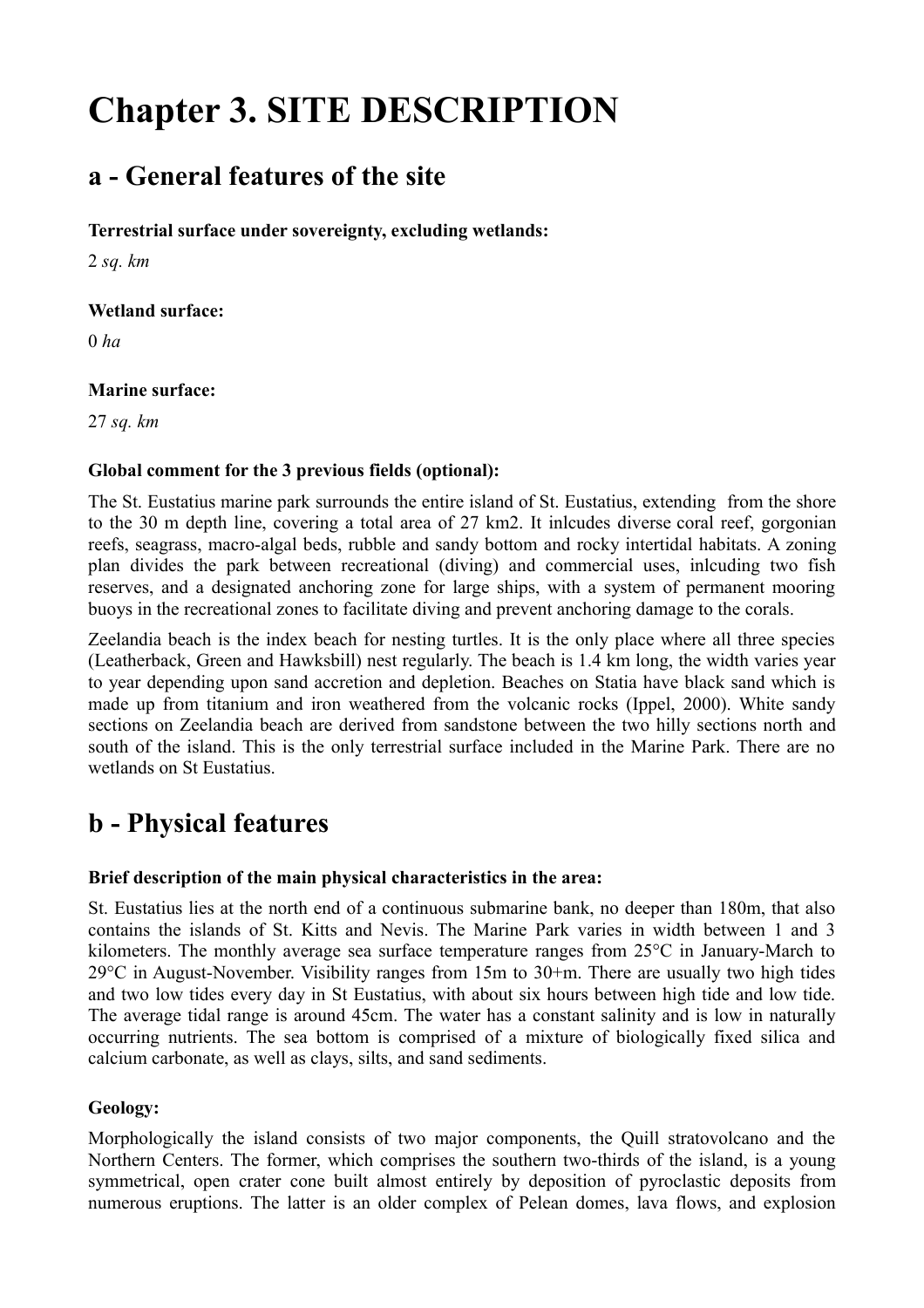craters. These structures continue underwater with lava flows covered by coral

### **Soil:**

n/a

# **Topography:**

n/a

# **Bathymetry:**

The submarine contours around St. Eustatius reveal that the Northern Centers lie in the middle of a circular submarine bank with the Quill positioned on the southeast margin (Fig. 30). The dominant tectonic trends (NE-SW and NW-SE) characteristic of the Lesser Antilles are also present on St. Eustatius. The northwest-southeast direction is exemplified by the elongation of the island itself, whereas the northeast-southwest direction is well shown by the extension, as defined by the 50 m submarine contour, on both sides of the island. The same structural direction is indicated by indentations in the 50 meter submarine contour on opposite sides of the submarine bank suggesting a northeast-southwest fault may cut through the bank between St. Eustatius and St. Kitts.

### **Volcanic formations:**

See Geology

### **Sand dunes:**

n/a

### **Underwater formations:**

The sea bottom of the Marine Park is primarily a shallow sloping sandy plateau covered with seagrass beds and many shipwrecks. There are a variety of reef types on St. Eustatius, from shallow sloping reefs to patch reefs through volcanic boulders of various sizes to spur and groove type reefs with sandy channels divided by lava fingers. Each of these offer a hard substrate for coral and other animals to settle on.

# **c - Biological features**

# **Habitats**

**Brief description of dominant and particular habitats (marine and terrestrial)\*: List here the habitats and ecosystems that are representative and/or of importance for the WCR (i.e. mangroves, coral reefs, etc):** 

The two most important ecosystems found on the seabed within the marine park are sea grass beds and coral reefs. Both are highly productive, fragile and valuable marine resources. Sea grass beds are found all around the island, from approximately 10m and deeper until about 35m. Little is known about the sandy habitats between the shores of St. Eustatius and the coral reefs. The habitat is understood to be home to various species of animals and plants including crustaceans, sea stars, shrimp, nudibranch, worms and fish. Marine plants also exist in some areas including species of seagrass and algae. Within the Southern Marine Reserve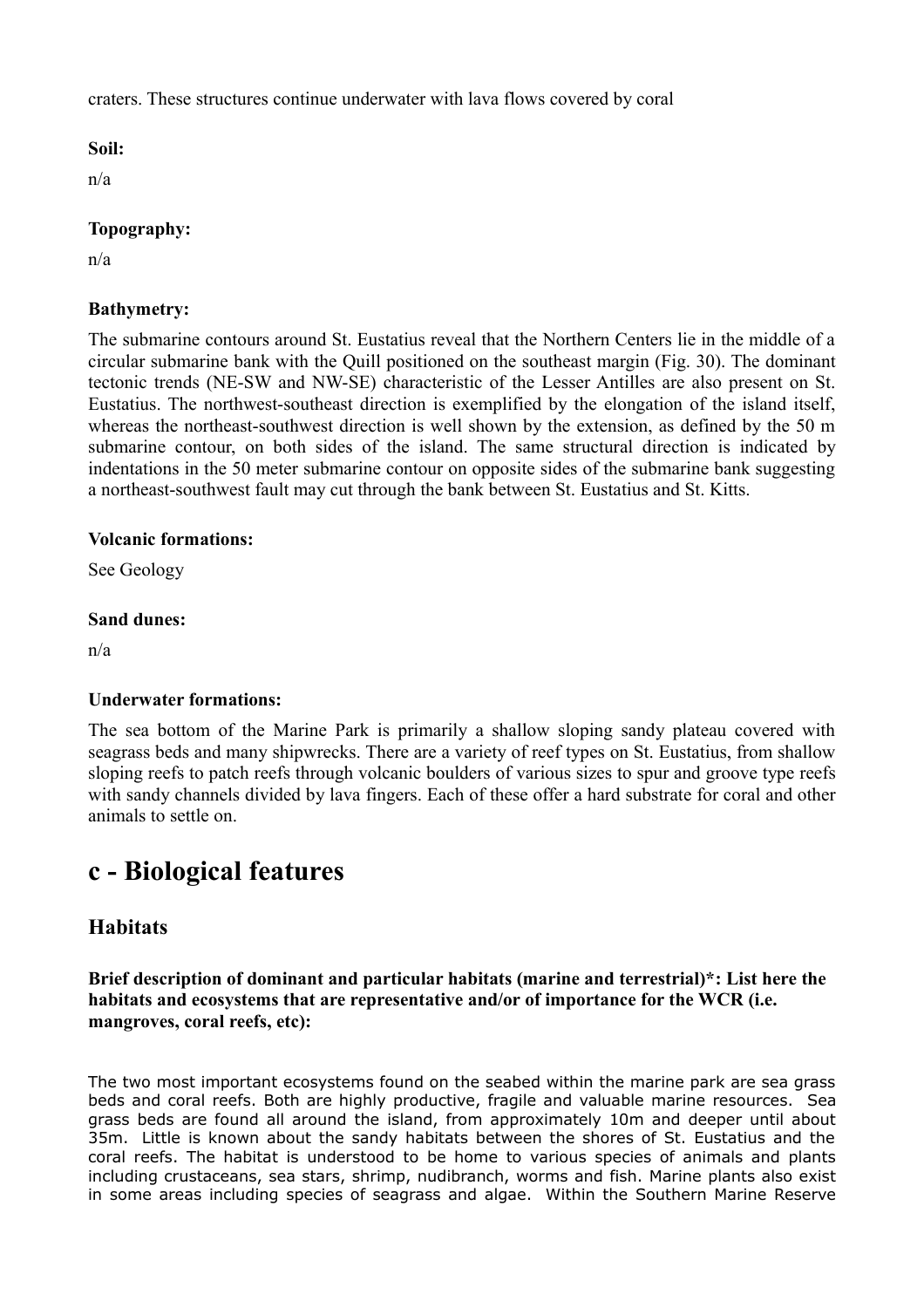the seabed slopes steeply towards the drop off which goes down to depths in excess of 100 metres. The reef slope here is divided by a spur and groove system with coral fingers divided by sandy channels. The 'rock fingers' are hardened, ancient lava flows from the Quill volcano The walls, overhangs, ledges and tops of the fingers are encrusted with corals and other organisms which thrive in deeper waters such as Plate Corals, Sea Fans and Black Corals. Around the Southern, Western and Northern Marine Park areas, volcanic activity has produced patch reefs, where coral reef organisms have settled on volcanic boulders and blocs that have been blown out from the Quill many years ago.The basaltic rock of the Northern and Southern ends of St Eustatius slopes into the sea at a relatively shallow angle, forming large ridges, flat areas and ledges. Reef organisms have settled on these areas creating a varied and diverse habitat.

#### *Marine / coastal ecosystem categories Detail for each habitat / ecosystem the area covers* Size (estimate) Description and comments unit  $Area$ covered *Coral reefs* Coral Reef  $\|$ ha  $\|$ 5 The reef habitat in St. Eustatius generally has low levels of rugosity, and after the bleaching event of 2010, low levels of coral cover (4.9%) and algae-dominated biotic cover (12.7%). Reef habitat was the most speciose habitat sampled and a total of 60 species were distinguished. Sponges and corals were equally important in terms of both cover and species richness. The main hard corals represented were: Meandrina meandrites, Montastrea annularis, M. cavernosa, and M. faveolata, Porites astreoides and Siderastrea siderea. Of the algae, Dictyota sp. was by far the dominant species and present at all stations while Lobophora variegata was also present at all stations. From: Debrot et al. 2013. Habitat diversity and bio-diversity of the benthic seascapes of St. Eustatius (attached) *Sea grass beds* Sea Grass Beds  $\begin{vmatrix} ha & 1 \end{vmatrix}$ Two different seagrass beds were distinguished: Dense seagrass beds dominated by the invasive Halophila stipulacea (between 45-95% cover) and sparse seagrass beds dominated by the native H. decipiens (between 8-25% cover). A third seagrass species was Syringodium filiformis, which was only found at densities of 2% or less. H. decipiens seagrass beds were more diverse than H. stipulacea seagrass beds with regards to associated algae. Seagrass beds of the invasive H. stipulacea showed the highest biotic cover of all benthic habitats. Seagrass beds of Thalassia, reported as being important in St. Eustatius by McRae and Esteban (2007) appear to have disappeared. From: Debrot et al. 2013. Habitat diversity and bio-diversity of the benthic seascapes of St. Eustatius (attached) *Rocks* Rubble with algae cover ha <sup>6</sup> Algae fields were found principally in rubble. Algae dominated in cover as well as in number of species but a variety of sponges and

coral species were also found. Dictyota sp. is always present and in

### **Detail for each habitat/ecosystem the area it covers:**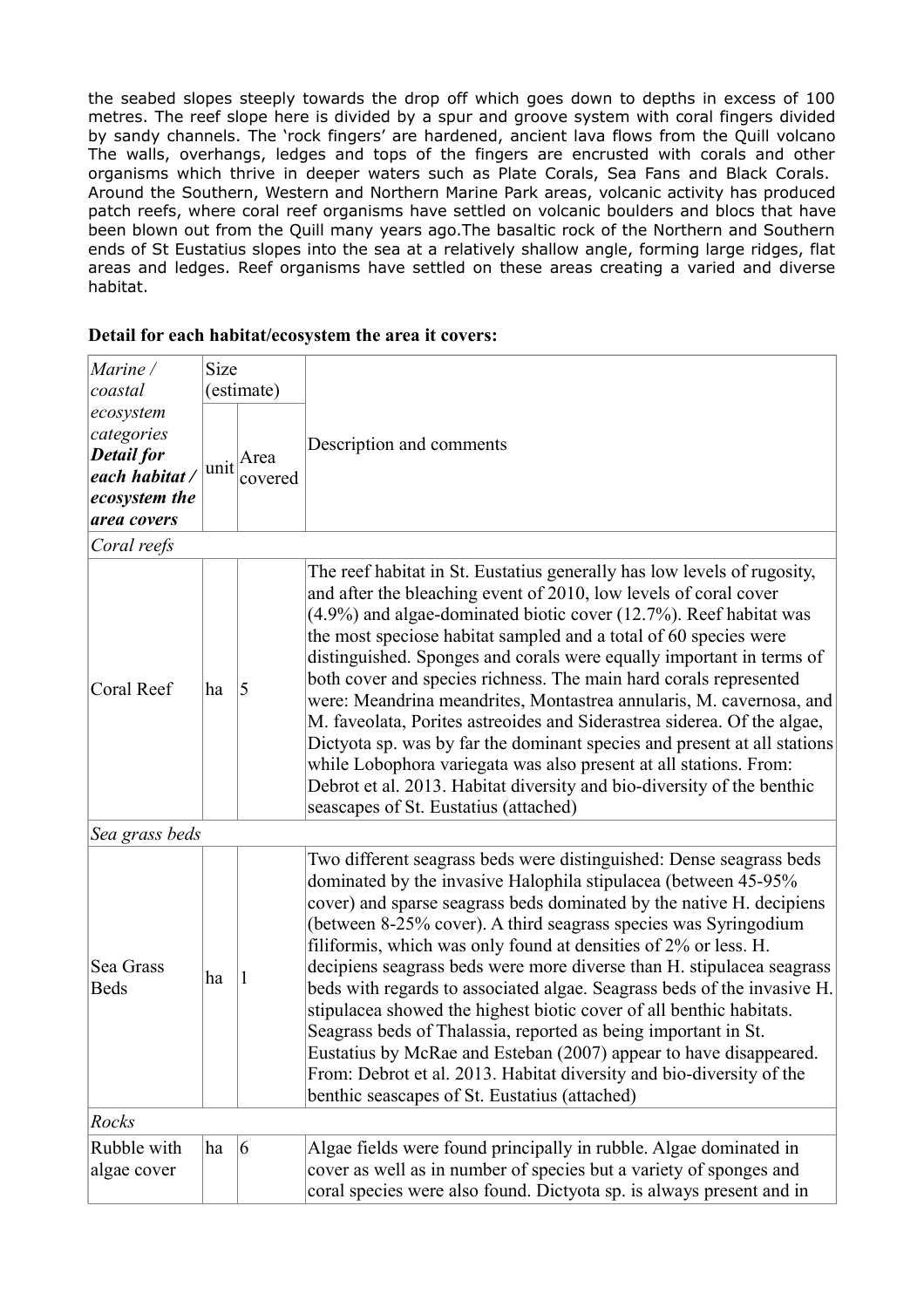|                         |             |                 | many case also Lobophora variegata. This habitat had the highest<br>concentration of adult conch From: Debrot et al. 2013. Habitat<br>diversity and bio-diversity of the benthic seascapes of St. Eustatius<br>(attached)                                       |
|-------------------------|-------------|-----------------|-----------------------------------------------------------------------------------------------------------------------------------------------------------------------------------------------------------------------------------------------------------------|
| Sand cover              |             |                 |                                                                                                                                                                                                                                                                 |
| Sandy bottom ha         |             | $\overline{8}$  | Bare sand. No coverage of benthic species found. Habitat mostly<br>found close to shore, but also between coral and gorgonian patches.<br>From: Debrot et al. 2013. Habitat diversity and bio-diversity of the<br>benthic seascapes of St. Eustatius (attached) |
| Other marine ecosystems |             |                 |                                                                                                                                                                                                                                                                 |
| Gorgonian<br>Reef       | ha          | 6               | Hard or rubble bottom dominated by different gorgonian species,<br>including sea fans, wire coral, sea plumes and sea fingers. From:<br>Debrot et al. 2013. Habitat diversity and bio-diversity of the benthic<br>seascapes of St. Eustatius (attached)         |
|                         | <b>Size</b> |                 |                                                                                                                                                                                                                                                                 |
| <b>Terrestrial</b>      |             | (estimate)      |                                                                                                                                                                                                                                                                 |
| ecosystems              | unit        | Area<br>covered |                                                                                                                                                                                                                                                                 |

# **Flora**

# **Brief description of the main plant assemblages significant or particular in the area:**

The seagrass beds around St Eustatius are dominated by the invasive (*Halophila stipulacea*) and native *(Halophila decipiens*) together with small amounts of Manatee grass (*Syringodium filiforme*) and banks of calcareous algae (*Halimeda sp).*

A number of different plant species live on the reef and sandy habitats, the most common being Encrusting fan-leaf algae (*Lobophora variegata*), and *Dictyota* sp. Mats of Red Algae grow in some areas. Seaweeds such as Sargassum and Green Feather Algae (*Caulerpa sertulanoides*) provide habitat and food for other animals.

# **List of plant species within the site that are in SPAW Annex I**

| List of species in SPAW annex Estimate of population |                   | Comments if |
|------------------------------------------------------|-------------------|-------------|
|                                                      | s <sub>1</sub> ze | any         |

### **List of plant species within the site that are in SPAW Annex III**

| List of species in SPAW<br>annex III      | Estimate of<br>population size | Comments if any                                                                        |
|-------------------------------------------|--------------------------------|----------------------------------------------------------------------------------------|
| Hydrocharitaceae: Thalassia<br>testudinum | not given                      | only scattered remnants are reportedly left of<br>this once dominant sea grass species |
| Hydrocharitaceae: Halophila<br>decipiens  | not given                      | in seagrass beds                                                                       |
| Cymodoceaceae:<br>Syringodium filiforme   | not given                      | scattered areas throughout the Marine Park                                             |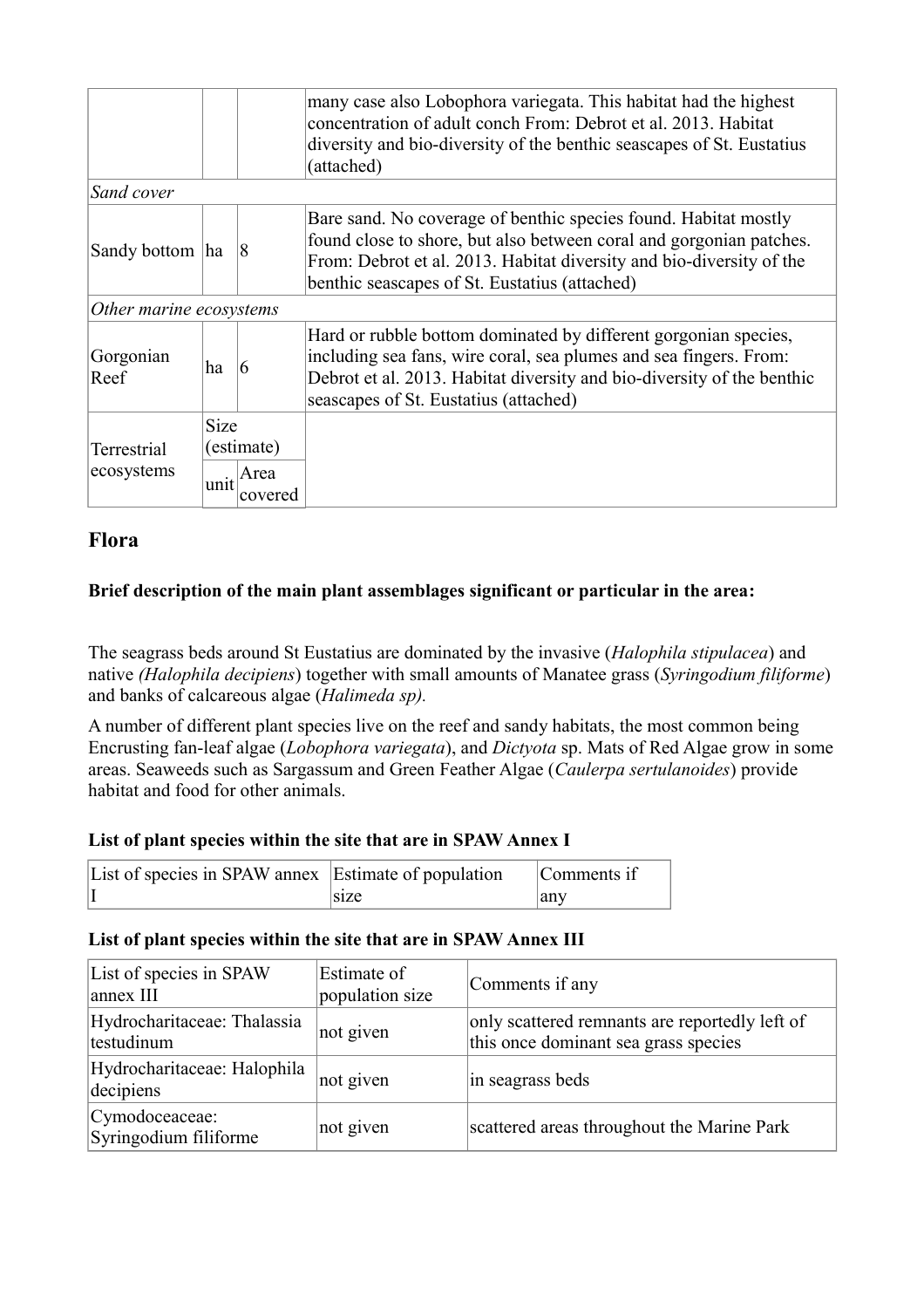### **List of plant species within the site that are in the IUCN Red List. UICN red list : <http://www.iucnredlist.org/apps/redlist/search>You will specify the IUCN Status (CR:critically endangered; EN:endangered; VU:vulnerable).**

| List of species in IUCN red list that are | <b>IUCN</b> | Estimate of population Comments if |     |
|-------------------------------------------|-------------|------------------------------------|-----|
| present in your site                      | ∣Status     | size                               | anv |

### **List of plant species within the site that are in the national list of protected species**

| List of species in the national list of protected species that Estimate of |                 | Comments if |
|----------------------------------------------------------------------------|-----------------|-------------|
| are present in your site                                                   | population size | any         |

# **Fauna**

## **Brief descript° of the main fauna populations and/or those of particular importance present (resident or migratory) in the area:**

All four Caribbean species of turtle can be found in Statia's open water: confirmed sightings of Hawksbills (*Eretmochelys imbricate*), Green Turtles (*Chelonia mydas*) and Leatherbacks (*Dermochelys coriacea*), and an unconfirmed sighting of Loggerhead (*Caretta caretta*). A number of Cetaceans are regular visitors both to the reefs and the waters around St Eustatius, including; Baleen Whale Species (*Balaenoptera sp.),* Pilot Whales (*Globicephala macrorhynchus*), Dwarf Sperm Whales (*Kogia simus*), Humpback Whales (*Megaptera novaeangliae*), Gervais's Beaked Whales (*Mesoplodon europaeus*), Killer Whales (*Orcinus orca*), Melon-Headed Whales (*Peponocephala electra*), Sperm Whales (*Physeter macrocephalus*), Pantropical Spotted Dolphins (*Stenella attenuate*), Striped Dolphin (*Stenella coeruleoalba*), Spinner Dolphins (*Stenella longirostris*), Bottlenose Dolphins (*Tursiops truncates*), Cuvier's Beaked Whales (*Ziphius cavirostris*). Manta Rays (*Manta birostris*) and Eagle Rays (*Aetobatus narinari*) also visit the Marine Park from Deeper waters.

There are a number of birds that live almost exclusively in the open ocean environment, using St Eustatius as a breeding ground or migratory stop over. These include Frigate Birds (*Fregata magnificens*), Red Billed Tropicbirds (*Phaethon aethereus*), Brown Pelicans (*Pelecanus occidentalis*) and Audubon's Shearwater (*Puffinus lherminieri*)

The populaton of Redbilled tropicbirds is estimated at 800 individuals with between 300 and 500 nesting pairs. Together with Saba the two islands account for more than half of the Caribbean population of redbilled tropicbirds.

Significant invertebrates in the seagrasses of St. Eustatius include Queen Conch (*Strombus gigas*), Cushion Stars (*Oreaster reticulata*), Sea Cucumber (*Holothuria mexicana*), Sea Urchins (*Tripneustes venricosus*, *Lytechinus variegates*, *Meoma ventricosa*).

The waters surrounding St. Eustatius are teeming with life. The coral reefs are home to many fish species including Fairy baslets (*Gramma loreto*), Angel fish (*Holocanthus* sp. and many others) Groupers, Triggerfish, Scorpion fish, Moray eels (e.g. *Gymnothorax moringa*), Wrasse and Chromis, Parrot fish and roaming shoals of Blue Tangs (*Acanthurus coeruleus*). In sandy areas Garden eels (*Heteroconger halis*), Peacock Flounder (*Bothus lunatus*), Stingrays (*Dasyatis Americana*) and Flying Gurnard (*Dactylopterus volitans*) can all be seen. Near to the reefs in the blue water, Crevalle Jacks (*Caranx hippos*), Bar jacks (*Caranx rubber*), Shoals of Barracuda (*Sphyraena* sp.) shoals of up to 200 Horse-eye jacks (*Caranx latus*) and Wahoo (*Acanthocybium solandri*) meander looking to feed off the smaller reef fish.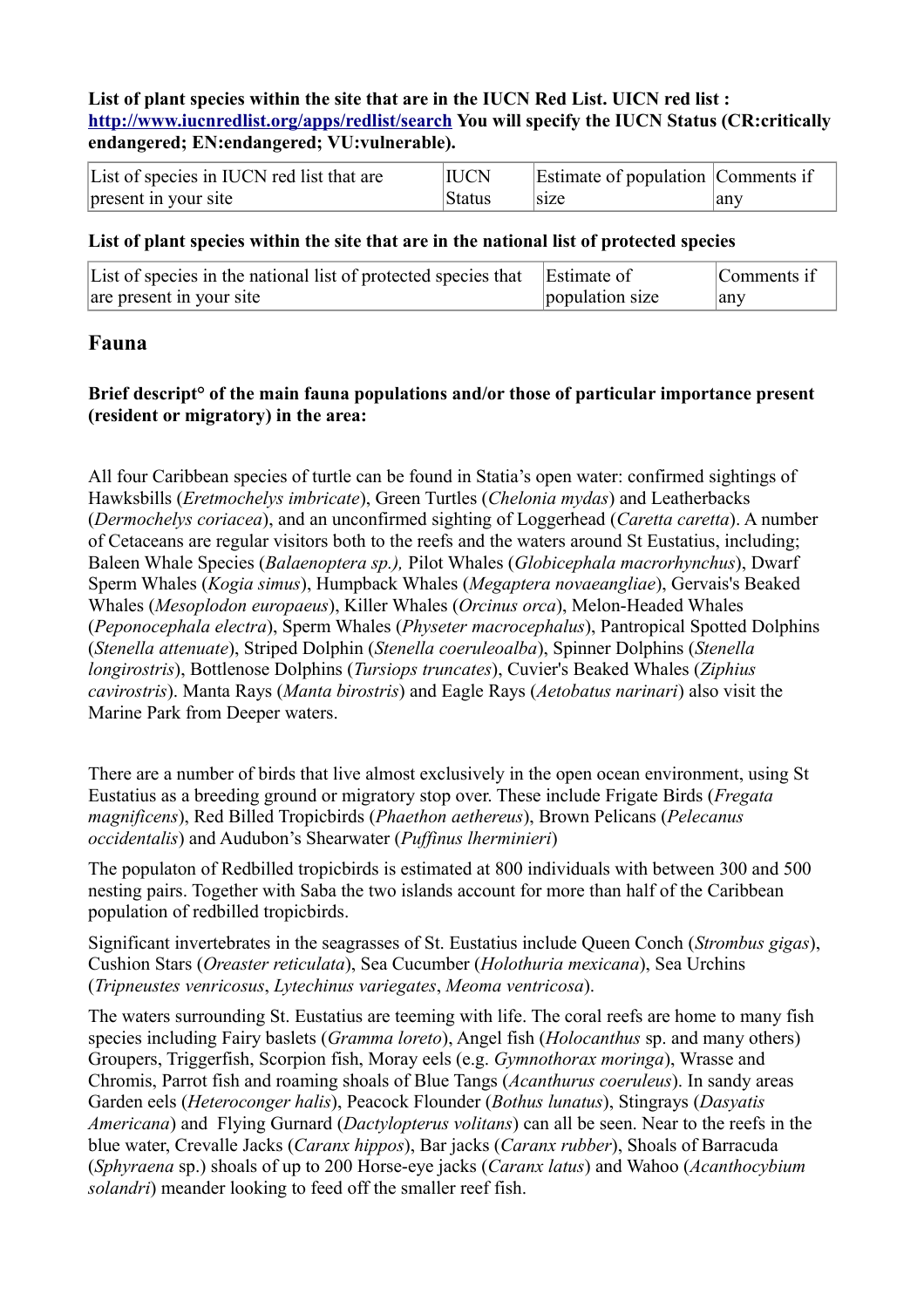In deeper areas, the coral communities are dominated by plate corals (*Agaricia sp.*), soft corals such as seafans and Wire Corals (*Ellisella sp*.). The main hard corals on shallower reefs include Mustard Hill Coral (*Porites astreoides*), Brain coral (*Diploria* sp.), various forms of Star coral (*Montastrea* sp.), Flower Coral (*Eusmilia fastiagata*), Maze Coral (Meandrina meandrites), Pillar Coral(Dendrogyra cylindrica) and the blade form of Fire Coral (*Millepora complanata*). Other coral species often found include Seafans, Seaplumes, gorgonians and Black coral (*Antipathes sp.)* at depths in excess of 20m, particularly at the drop off.

Aside from corals and fish, many other creatures inhabit the reef and other underwater habitats. These include a variety of sponges such as Giant Barrel Sponges (*Xestospongia muta*), Stove-pipe sponges (*Aplysina archeri*), Azure Vase Sponges (*Callyspongia plicifera*), Ball Sponges (*Cinachyra sp*.) and Elephant Ear Sponges (*Agelas clathrodes*). Countless other invertebrates inhabits the reefs such as Conch, Brittle stars, Magnificent Sea Urchin (*Astropyga magnifica*), Zooanthids, Crinoids, Brittle stars, Cork Screw Anemones (*Bartholomea annulata*), Giant anemones (*Condylactis gigantea*), Spiny Lobsters (*Panulirus argus*), Pederson shrimp, Arrow Crab (*Stenorhynchus seticornis*), Decorator Crabs (*Microphrys bicomuta*) and nudibranchs such as the Lettuce Sea Slug (*Tridachia crispate*).

Caribbean Reef Sharks (Carcharhinus perezi) and Nurse Sharks (*Ginglymostoma cirratum*). Seahorses (*Hippocampus sp.*) can also be seen clinging to gorgonians with their tails.

| List of species in SPAW<br>annex II    | Estimate of population size                                                    | Comments if any                                     |
|----------------------------------------|--------------------------------------------------------------------------------|-----------------------------------------------------|
| Reptiles: Caretta caretta              | Number of individuals: 5.5 - Unit used<br>(individuals, spots, etc): not given | rare, unconfirmed sightings                         |
| Reptiles: Chelonia mydas               | Number of individuals: 150 - Unit used<br>(individuals, spots, etc): not given | quite common year round,<br>nest on beaches         |
| Reptiles: Eretmochelys<br>imbricata    | Number of individuals: 175 - Unit used<br>(individuals, spots, etc): not given | quite common year round,<br>nest on beaches         |
| Reptiles: Dermochelys<br>coriacea      | Number of individuals: 8 - Unit used<br>(individuals, spots, etc): not given   | seasonal, nest on beaches                           |
| Birds: Puffinus lherminieri not given  |                                                                                | numbers unknown                                     |
| Mammals: Megaptera<br>novaeangliae     | not given                                                                      | unknown numbers, migrate<br>through the marine park |
| Mammals: Physeter<br>macrocephalus     | not given                                                                      | unknown numbers, migrate<br>through the marine park |
| Mammals: Kogia simus                   | not given                                                                      | unknown numbers, migrate<br>through the marine park |
| Mammals: Ziphius<br>cavirostris        | not given                                                                      | unknown numbers, migrate<br>through the marine park |
| Mammals: Mesoplodon<br>europeaus       | not given                                                                      | unknown numbers, migrate<br>through the marine park |
| Mammals: Orcinus orca                  | not given                                                                      | unknown numbers, migrate<br>through the marine park |
| Mammals: Globicephala<br>macrorhynchus | not given                                                                      | unknown numbers, migrate<br>through the marine park |

### **List of animal species within the site that are in SPAW Annex II**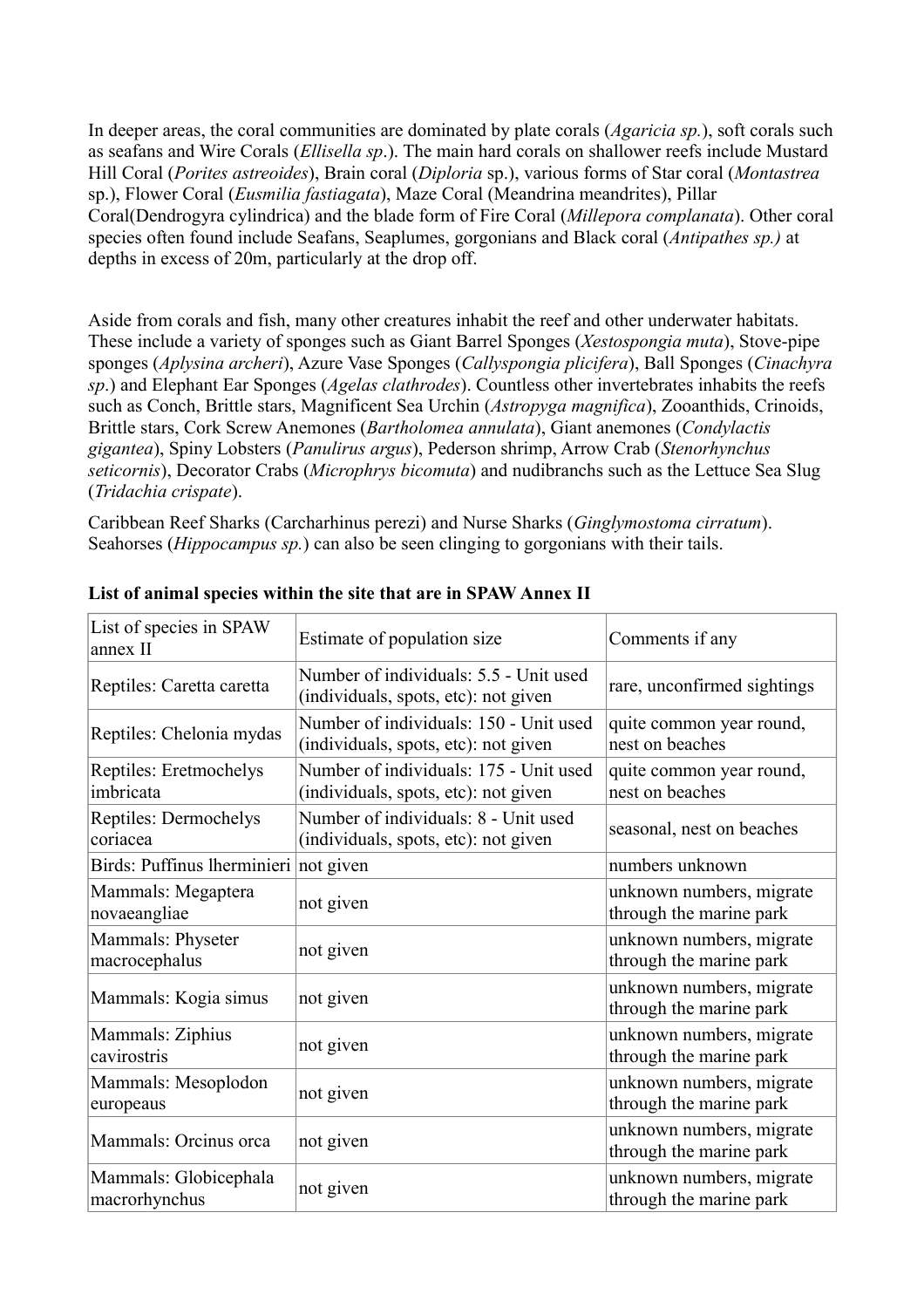| Mammals: Peponocephala<br>electra | not given | unknown numbers, migrate<br>through the marine park |
|-----------------------------------|-----------|-----------------------------------------------------|
| Mammals: Stenella<br>lattenuata   | not given | unknown numbers, migrate<br>through the marine park |
| Mammals: Stenella<br>longirostris | not given | unknown numbers, migrate<br>through the marine park |
| Mammals: Tursiops<br>truncatus    | not given | unknown numbers, migrate<br>through the marine park |
| Mammals: Stenella<br>coeruleoalba | not given | unknown numbers, migrate<br>through the marine park |

# **List of animal species within the site that are in SPAW Annex III**

| List of species in<br>SPAW annex III | Estimate of population size                                                          | Comments if any                                                                       |
|--------------------------------------|--------------------------------------------------------------------------------------|---------------------------------------------------------------------------------------|
| Hydrozoa:<br>Milleporidae            | not given                                                                            | Present, but population size not<br>mentioned in habitat mapping<br>completed in 2013 |
| Hydrozoa:<br>Stylasteridae           | not given                                                                            | Present, but population size not<br>mentioned in habitat mapping<br>completed in 2013 |
| Anthozoa:<br>Antipatharia            | not given                                                                            | Present, but population size not<br>mentioned in habitat mapping<br>completed in 2013 |
| Anthozoa:<br>Gorgonacea              | Area covered: 6 ha                                                                   | Habitat mapping completed in 2013                                                     |
| Anthozoa:<br>Scleractinia            | Area covered: 1 ha                                                                   | Habitat mapping completed in 2013                                                     |
| Molluscs: Strombus<br>gigas          | Number of individuals: 290000 - Unit<br>used (individuals, spots, etc): not<br>given | baseline data early 2013                                                              |
| Crustaceans:<br>Panulirus argus      | not given                                                                            | annual catch reported to fisheries is<br>$4000 - 5000$                                |

# **List of animal species within the site that are in the IUCN Red List. IUCN Red List : <http://www.iucnredlist.org/apps/redlist/search>You will specify the IUCN Status (CR:critically endangered; EN:endangered; VU:vulnerable).**

| List of species in IUCN<br>red list that are present<br>in your site | <b>IUCN Status</b>                   | Estimate of population<br>size | Comments if any                                                                                |
|----------------------------------------------------------------------|--------------------------------------|--------------------------------|------------------------------------------------------------------------------------------------|
| Acropora: palmata                                                    | <b>CR</b> - Critically<br>endangered | not given                      | Present, but population<br>estimates were not given in<br>the habitat survey completed<br>2013 |
| Acropora: cervicornis                                                | CR - Critically<br>endangered        | not given                      | Present, but population<br>estimates were not given in<br>the habitat survey completed<br>2013 |
| Agaricia: lamarcki                                                   | VU - Vulnerable not given            |                                | Present, but population                                                                        |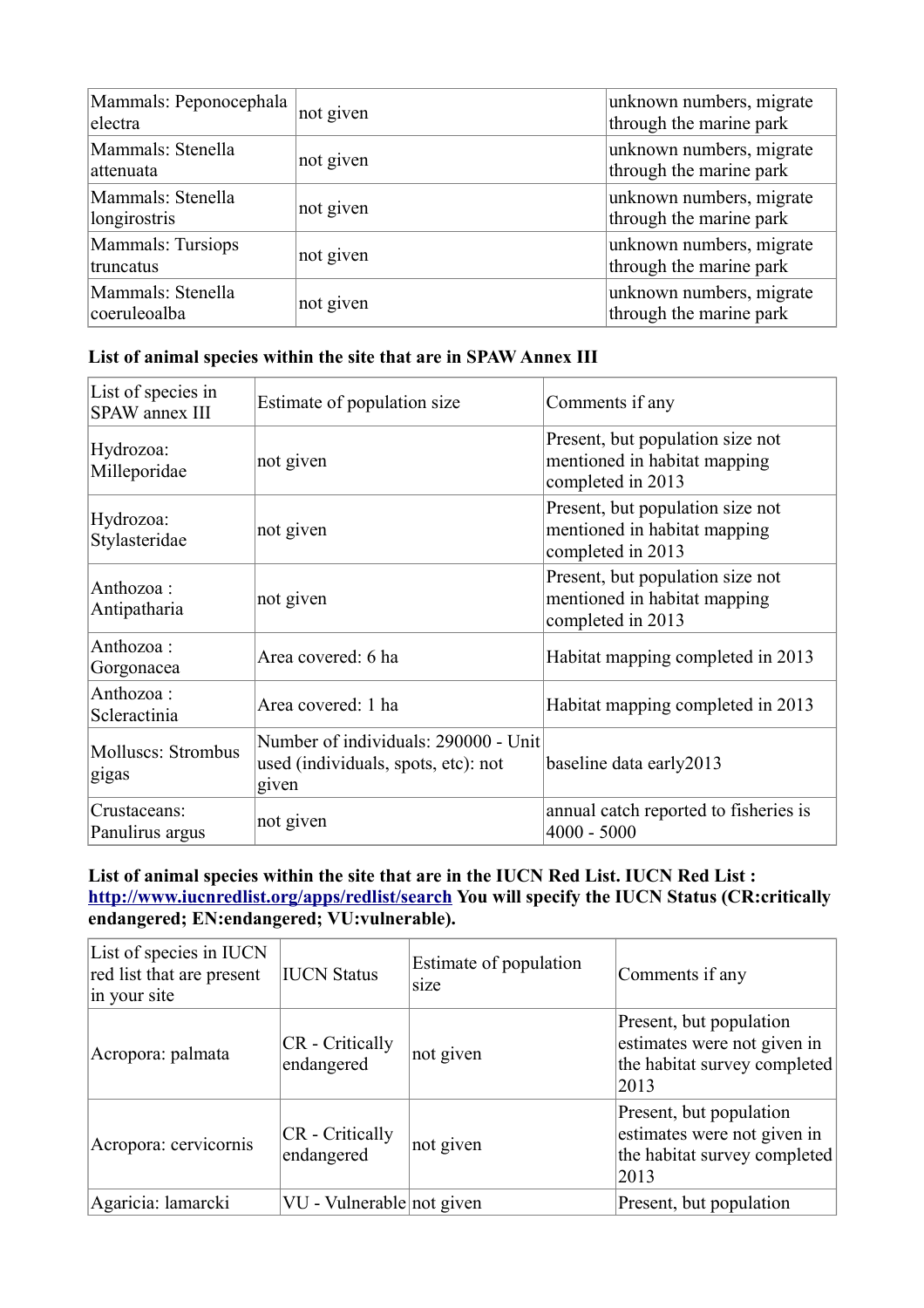|                                                   |                           |                                                                                                 | estimates were not given in<br>the habitat survey completed<br>2013                            |
|---------------------------------------------------|---------------------------|-------------------------------------------------------------------------------------------------|------------------------------------------------------------------------------------------------|
| Agaricia: tenuifolia                              | Unknown                   | not given                                                                                       | Present, but population<br>estimates were not given in<br>the habitat survey completed<br>2013 |
| Dendrogyra: cylindrus                             | VU - Vulnerable not given |                                                                                                 | Present, but population<br>estimates were not given in<br>the habitat survey completed<br>2013 |
| Dichocoenia: stokesii                             | VU - Vulnerable not given |                                                                                                 | Present, but population<br>estimates were not given in<br>the habitat survey completed<br>2013 |
| Montastrea: franksii                              | VU - Vulnerable not given |                                                                                                 | Present, but population<br>estimates were not given in<br>the habitat survey completed<br>2013 |
| Montastrea: annularis                             | $EN -$<br>Endangered      | not given                                                                                       | Present, but population<br>estimates were not given in<br>the habitat survey completed<br>2013 |
| Montastrea: faveolata                             | $EN -$<br>Endangered      | not given                                                                                       | percent cover estimated at .<br>38% during habitat survey<br>completed in 2013                 |
| Millepora: striata                                | VU - Vulnerable not given |                                                                                                 | Present, but population<br>estimates were not given in<br>the habitat survey completed<br>2013 |
| Panulirus: argus                                  | Unknown                   | not given                                                                                       | annual take reported to<br>fisheries is 4000 to 5000                                           |
| Epinephelus:<br>flavolimbatus                     | VU - Vulnerable not given |                                                                                                 | rare to uncommon                                                                               |
| Epinephelus: striatus                             | $EN -$<br>Endangered      | not given                                                                                       | rare                                                                                           |
| Balistes: vetula                                  | VU - Vulnerable not given |                                                                                                 | uncommon                                                                                       |
| Lachnolaimus: maximus                             | VU - Vulnerable not given |                                                                                                 | rare to uncommon                                                                               |
| Lutjanus: analis                                  | VU - Vulnerable not given |                                                                                                 | uncommon - common                                                                              |
| Lutjanus: cyanopterus                             | VU - Vulnerable not given |                                                                                                 | common                                                                                         |
| Thunnus: obesus                                   | VU - Vulnerable not given |                                                                                                 | uncommon to common                                                                             |
| Megaptera:<br>novaeangliae                        | VU - Vulnerable not given |                                                                                                 | migratory                                                                                      |
| Physeter: macrocephalus VU - Vulnerable not given |                           |                                                                                                 | migratory                                                                                      |
| Dermochelys : coriacea                            |                           | Number of individuals: 8 -<br>VU - Vulnerable Unit used (individuals,<br>spots, etc): not given | Nest on Zeelandia Beach                                                                        |
| Chelonia: mydas                                   | $EN -$                    | Number of individuals:                                                                          | common year round, nest on                                                                     |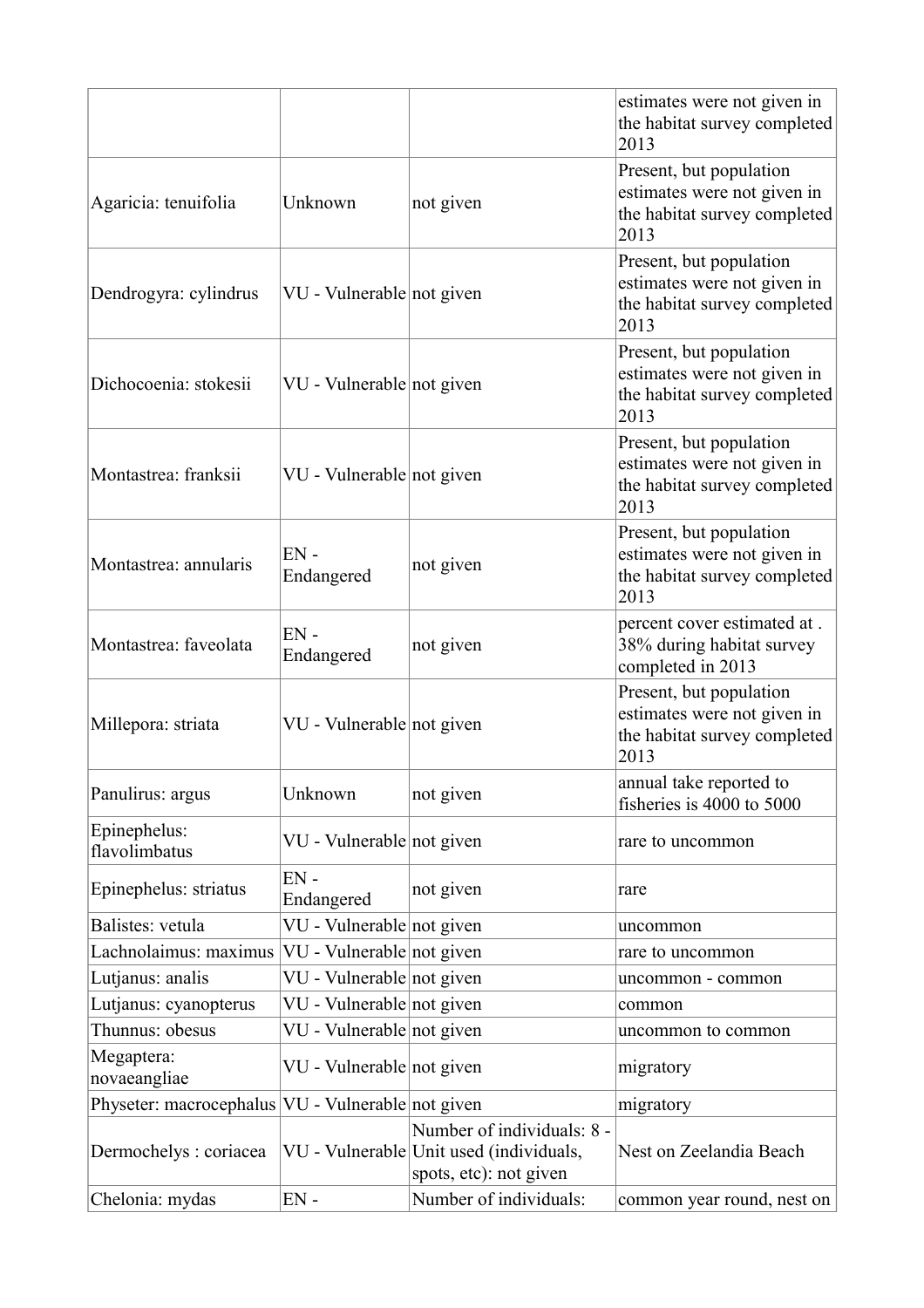|                         | Endangered                      | 150 - Unit used<br>(individuals, spots, etc):<br>not given                           | beaches                               |
|-------------------------|---------------------------------|--------------------------------------------------------------------------------------|---------------------------------------|
| Eretmochelys: imbricata | $CR$ - Critically<br>endangered | Number of individuals:<br>175 - Unit used<br>(individuals, spots, etc):<br>not given | common year round, nest on<br>beaches |

# **List of animal species within the site that are in the national list of protected species**

| List of species in the national list of protected species that Estimate of |                 | Comments if |
|----------------------------------------------------------------------------|-----------------|-------------|
| are present in your site                                                   | population size | any         |

# **d - Human population and current activities**

# **Inhabitants inside the area or in the zone of potential direct impact on the protected area:**

|                                           | Inside the area |  | In the zone of potential direct<br>impact |          |  |
|-------------------------------------------|-----------------|--|-------------------------------------------|----------|--|
|                                           |                 |  | Permanent Seasonal Permanent              | Seasonal |  |
| Inhabitants not given $ not\> given 3500$ |                 |  |                                           | 275      |  |

### **Comments about the previous table:**

There are no live aboard boats or permanent residences inside the marine park. St Eustatius is a very small island, 32 square km, so every resident is in the zone of potential direct impact. Tourism is currently modest, any week may have as few as 50 tourists on the island or as many as 500.

### **Description of population, current human uses and development:**

There are about 29 fishermen on St. Eustatius, 15 of which fish full time. Considering the small size of the island's economy this is a significant sector of employment. The income that is generated by the fisheries sector is invested back into the St. Eustatius economy, since all the fishermen are locals. Taxes and income are generated from sales of fuel, two stroke oil, fishing gear, spare parts and engines. Such associated economic activities are also significant contributors to the island economy. The Spiny Lobster (Panulirus argus) fishery is without doubt the most important fishery on the island. The total lobster catch for 2003 was estimated to be 4 tons, which represents a gross value of 100,000 NAf (approximately US\$56,000) (Dilrosun, 2004). Recent monitoring of landings estimate that in 2012/2013 about 5 tons of lobster was caught.

The contribution of tourism to the economy of St Eustatius is unknown. Since the year 2000 the number of divers and yachts visiting the marine park have approximately doubled. This provides income for many of the services on St Eustatius, including hotels, restaurants and shops. In 2006 1052 divers registered with STENAPA and 835 yachts visited the island. July and December are consistently the most popular times for visitors to come to the island as shown in Figure 14.

| Activities | Current<br>human uses | Possible<br>development | Description / comments, if any                        |
|------------|-----------------------|-------------------------|-------------------------------------------------------|
| Tourism    | limited               | merease                 | There are currently several plans under consideration |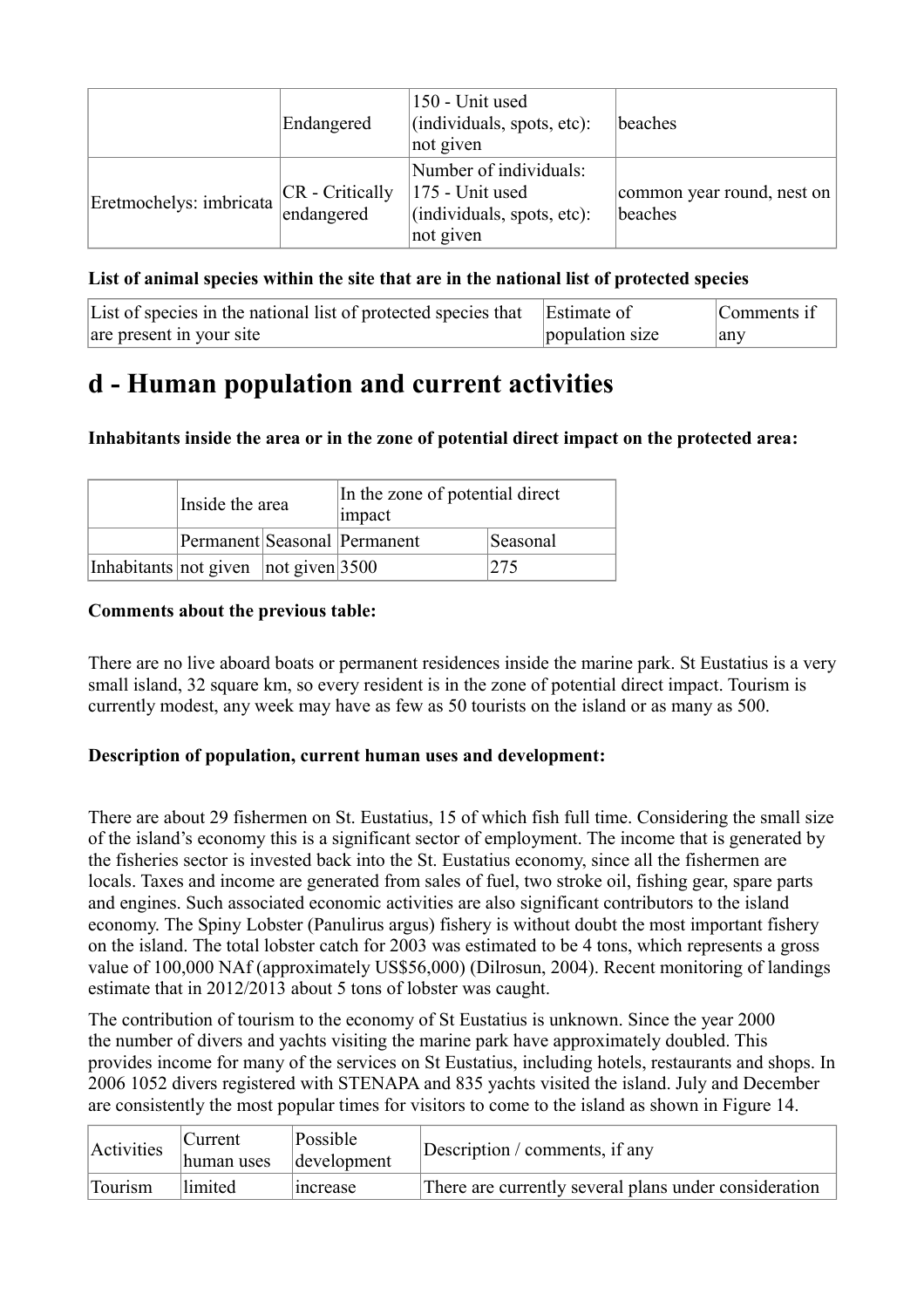|                         |               |               | for more hotels and resorts.                                                                                                   |
|-------------------------|---------------|---------------|--------------------------------------------------------------------------------------------------------------------------------|
| Fishing                 | limited       | stable        | There are currently 29 registered artisanal fisherman<br>on the island                                                         |
| Agriculture significant |               | stable        | There is a large problem with free roaming livestock<br>destroying vegetation and increasing erosion                           |
| Industry                | significant   | stable        | There is a large oil transshipment facility on the island<br>and a large number of oil tankers anchoring in the<br>marine park |
| Forestry                | absent        | stable        | occasionally individuals will cut certain trees for use<br>in making fish traps.                                               |
| Others                  | not specified | not specified |                                                                                                                                |

# **e - Other relevant features**

The main industrial activity on St Eustatius takes place at the oil transhipment facility located immediately south of the northern marine reserve on the West coast and which has been in operation since 1982. Known as Statia Terminals NV, the venture expanded in 1993. The storage facility can be hired and is mainly used for oil being transported from the Middle East to the USA. It operates 50 storage tanks with a capacity of approximately 11 million barrels (1.75 million m3). The terminal has a jetty which serves two smaller tankers at a time and other berths include three floating barges, a floating hose station, floating dock and single point mooring for super tankers (at a depth of 65 meters (212 ft), making it one of the deepest installations in the world). The terminal has a product flow rate of up to 90,000 barrels (14,300 cubic meters) per hour to or from a ship (www.cbi.com).

Over 10% of the population of St . Eustatius work for/with Statia Terminals. 120 people are employed by Statia Terminals NV, with a further 350 being employed by contractors associated with the terminal. The most recent figures available for the fourth quarter 1999 reported that Statia Terminals International N.V. an operating cash flow, of \$7.8 million.

# **Educational feature:**

The National Parks Office and the local schools are currently the only institutions that utilize the Park as a learning tool for children. Tidal pools on the Atlantic side of the island are especially valuable in teaching the school children about nurseries and juvenile marine creatures.

# **Scientific feature:**

The reefs attract visiting researchers to the island. Because of the location and the protected status, there are many types of research that can be conducted within the Park. Many baseline studies need yet to be conducted but through lack of personnel and expertise this has not yet been done. With the establishment of the new Caribbean Netherlands Science Institute this will be made easier.

### **Research feature:**

Caribbean Netherlands Science Institute has opened on St Eustatius in 2014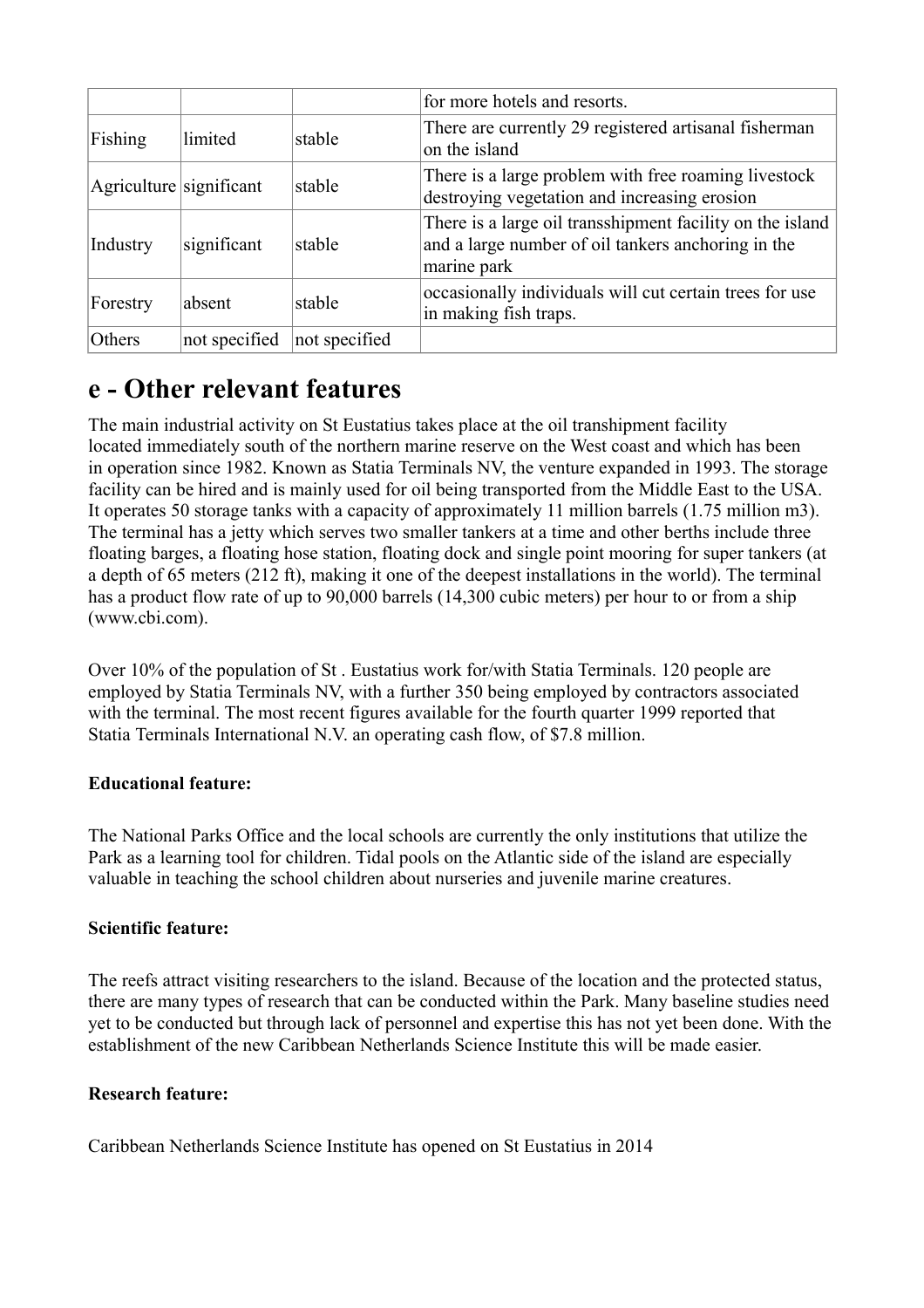### **Historical feature:**

The population on Statia is estimated to have been as high as 20,000 during the 1770-1780's – compared to 3500 today. This included merchants that lived in Oranjestad, planters that lived out in the country, slaves who worked on the plantations and in the warehouses, and the transient population of sailors. In 1778, 3182 ships arrived in Statia making St. Eustatius one of the busiest ports in the world.

### **Archaeological feature:**

Many shipwrecks from the 17th and 18th centuries, both charted and uncharted. Ruins of city walls and buildings also lie in the marine park.

# **f - Impacts and threats affecting the area**

### **Impacts and threats** *within* **the area**

| Impact and<br>threats                                        | level              | Evolution<br>In the<br>short term | Evolution<br>In the long<br>term | Species<br>affected                      | Habitats<br>affected                                           | Description /<br>comments                                                                                         |
|--------------------------------------------------------------|--------------------|-----------------------------------|----------------------------------|------------------------------------------|----------------------------------------------------------------|-------------------------------------------------------------------------------------------------------------------|
| Exploitation of<br>natural<br>ressources:<br>Fishing         | limited            | stable                            | stable                           | Panulirus<br>argus,<br>Strombus<br>gigas | coral reef,<br>algae<br>covered<br>rubble,<br>seagrass<br>beds | artisanal fisheries                                                                                               |
| Exploitation of<br>natural<br>ressources:<br>Agriculture     | significant stable |                                   | decrease                         | all<br>scleractinain<br>corals           | coral reef                                                     | roaming livestock<br>reduce vegetation,<br>increase erosion, run<br>off and<br>sedimentation into<br>reef habitat |
| Exploitation of<br>natural<br>ressources:<br>Tourism         | very<br>important  | stable                            | increase                         | all<br>scleractinian<br>corals           | coral reef                                                     | minor physical<br>damage from divers                                                                              |
| Exploitation of<br>natural<br>ressources:<br>Industry        | limited            | not<br>specified                  | not<br>specified                 |                                          |                                                                | no large industry<br>other than oil<br>transhipment                                                               |
| Exploitation of<br>natural<br>ressources:<br>Forest products | limited            | not<br>specified                  | not<br>specified                 |                                          |                                                                | minimal forestry<br>exploitation                                                                                  |
| Increased<br>population                                      | limited            | stable                            | stable                           | all areas of<br>marine park              | all areas of increasing<br>marine<br>park                      | population with<br>limited capacity for<br>garbage collection,                                                    |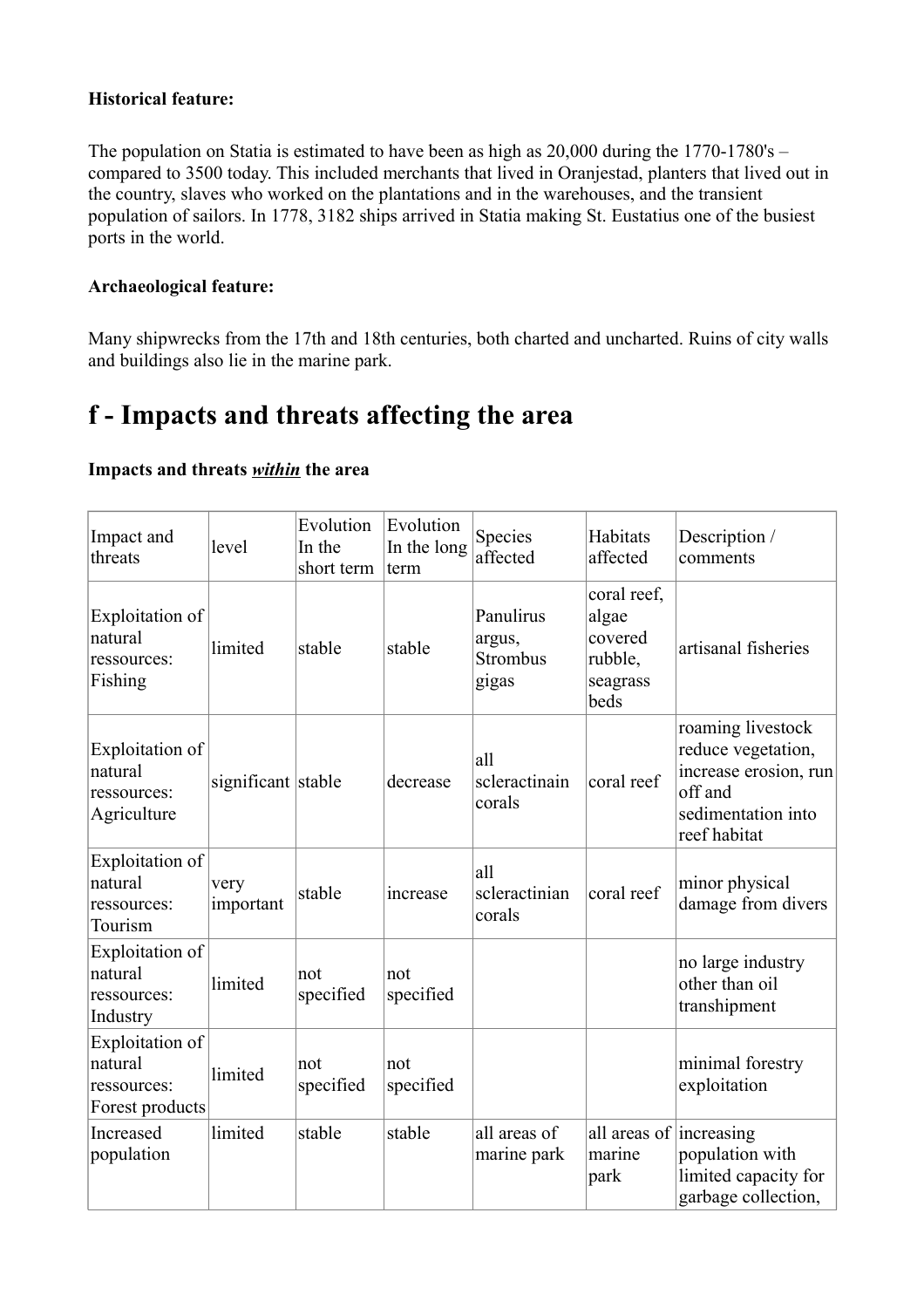|                           |                   |                  |                  |                                            |                                          | wastewater<br>treatment, etc        |
|---------------------------|-------------------|------------------|------------------|--------------------------------------------|------------------------------------------|-------------------------------------|
| Invasive alien<br>species | very<br>important | increase         | increase         | native fish<br>and seagrass<br>populations | all areas of<br>marine<br>park           | Lionfish, Halophila<br>stipulacata  |
| Pollution                 | very<br>important | stable           | stable           | all areas of<br>marine park                | all areas of large oil<br>marine<br>park | transshipment<br>facility on island |
| Other                     | limited           | not<br>specified | not<br>specified |                                            |                                          | none                                |

### **Impacts and threats** *around* **the area**

| Impact and threats                                        | Level | <b>Evolution In</b><br>the short term the long term | Evolution In  | <b>Species</b><br>affected | Habitats<br>affected | Description /<br>comments         |
|-----------------------------------------------------------|-------|-----------------------------------------------------|---------------|----------------------------|----------------------|-----------------------------------|
| Exploitation of<br>natural ressources:<br>Fishing         |       | limited not specified                               | not specified |                            |                      | see above                         |
| Exploitation of<br>natural ressources:<br>Agriculture     |       | limited not specified                               | not specified |                            |                      | see above                         |
| Exploitation of<br>natural ressources:<br>Tourism         |       | limited not specified                               | not specified |                            |                      | see above                         |
| Exploitation of<br>natural ressources:<br>Industry        |       | limited not specified                               | not specified |                            |                      | see above                         |
| Exploitation of<br>natural ressources:<br>Forest products |       | limited not specified                               | not specified |                            |                      | see above                         |
| Increased population                                      |       | limited not specified                               | not specified |                            |                      | increasing<br>world<br>population |
| Invasive alien species                                    |       | limited not specified                               | not specified |                            |                      | see above                         |
| Pollution                                                 |       | limited not specified                               | not specified |                            |                      | see above                         |
| Other                                                     |       | limited not specified                               | not specified |                            |                      | none                              |

# **h - Information and knowledge**

# **Information and knowledge available**

All marine habitat from the high tide level out to the depth of 30 m is legally designated as the St. Eustatius National Marine Park by means of the St. Eustatius Marine Environmental Ordinance (AB 1996, No. 3). The total surface area of the marine park is 27.5 km<sup>2</sup>. The park is managed by STENAPA (St. Eustatius National Parks Foundation, which also manages two terrestrial parks on the island. Inside the St. Eustatius marine park two reserves have been designated in which no fishing or anchoring is allowed. Habitats include coral reefs (drop off walls, volcanic 'fingers' and 'bombs', spur and groove systems), 18th century shipwrecks and artificial reefs. The island's marine environment is home, migratory stop over or breeding site for 4 IUCN Red List Species, 10 CITES Appendix I species and 98 Appendix II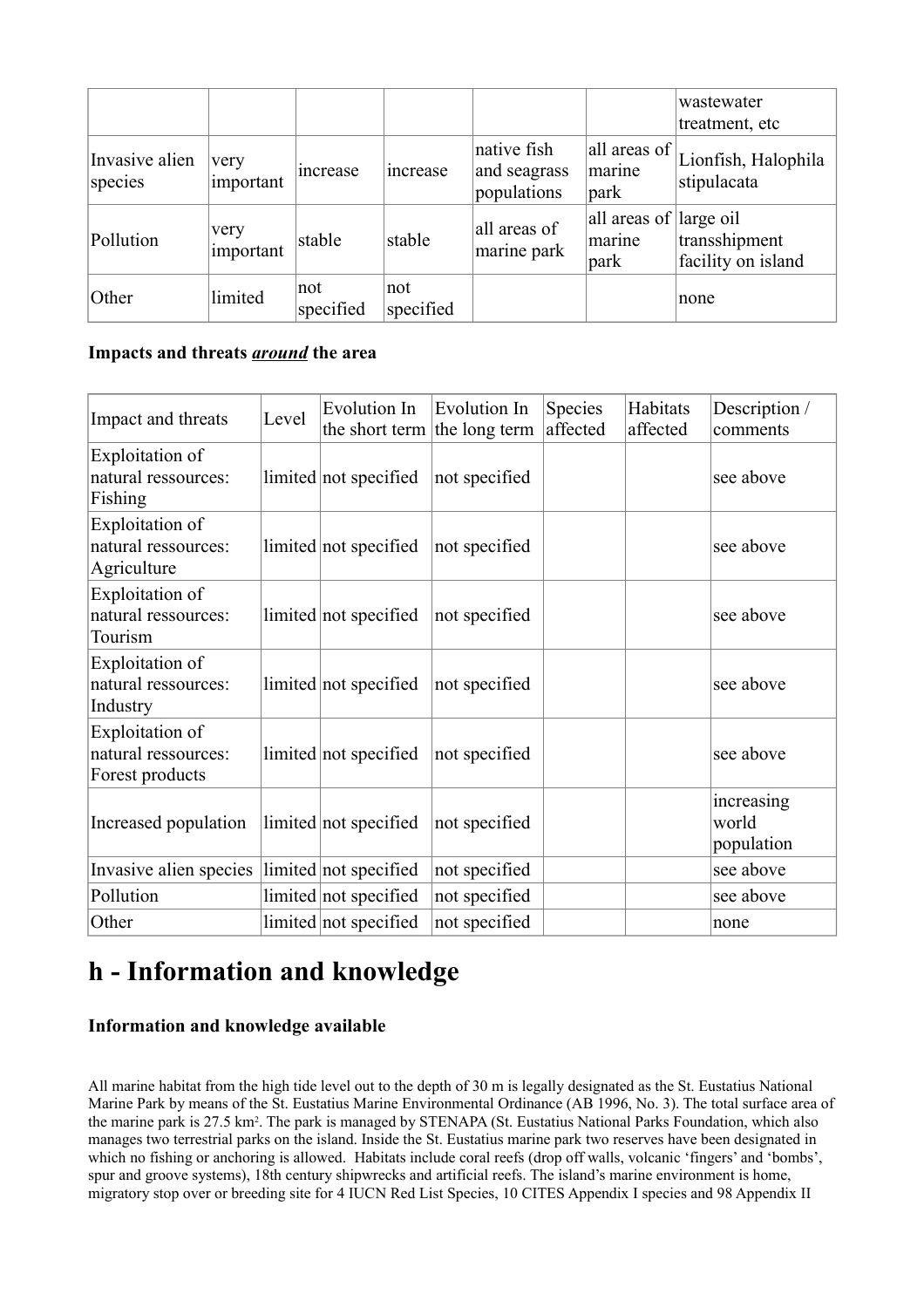species.

There have been several surveys done over the years and reports have been produced on these studies:

## **Sufficient for the needs of St. Eustatius National Marine Park:**

Tide tables: Internet and GPS GIS: Maps produced 2009 Baseline habitat maps Socio-economic valuation: Total Economic Value of Nature on St. Eustatius The local recreational and cultural value of nature on St. Eustatius The Tourism Value of Nature on St. Eustatius Mapping the Economic Value of Ecosystems on St. Eustatius Status of commercially important species (conch, lobster) Effectiveness of no-take reserves

# **Not available:**

Maps of currents Species lists Status of endangered, threatened and endemic species Bathymetric maps Digital Satellite Images

All available publications (listed below) can be downloaded from the Dutch Caribbean Biodiversity Database: www.dcbd.nl

### **List of the main publications**

| Title                                                                                                                     | Author                            | Year | Editor /<br>review |
|---------------------------------------------------------------------------------------------------------------------------|-----------------------------------|------|--------------------|
| Habitat diversity and bio-diversity of the benthic<br>seascapes of St. Eustatius                                          | Debrot et al.                     |      | $2014$ www.dcbd.nl |
| Breeding Success of Red-billed Tropicbirds at Pilot Hill,<br>St. Eustatius – a follow-up study $(2013-2014)$              | Hannah Madden                     |      | $2014$ www.dcbd.nl |
| St. Eustatius National Parks Foundation Sea Turtle<br>Conservation Program Annual Report 2012                             | Jessica Berkel                    |      | $2013$ www.dcbd.nl |
| In-Water Monitoring of Sea Turtle Aggregations in St.<br><b>Eustatius National Marine Park</b>                            | Julia Smith                       |      | $2008$ ww.dcbd.nl  |
| Tanker Anchoring Impact Study and Recommendations St Nicole Esteban et<br>Eustatius Marine Park                           | al.                               |      | $2007$ www.dcbd.nl |
| Population status and reproductive biology of queen<br>conch (Lobatus gigas) in the coastal waters around St<br>Eustatius | Melannie Meijer zu<br>Schlochtern |      | $2014$ www.dcbd.nl |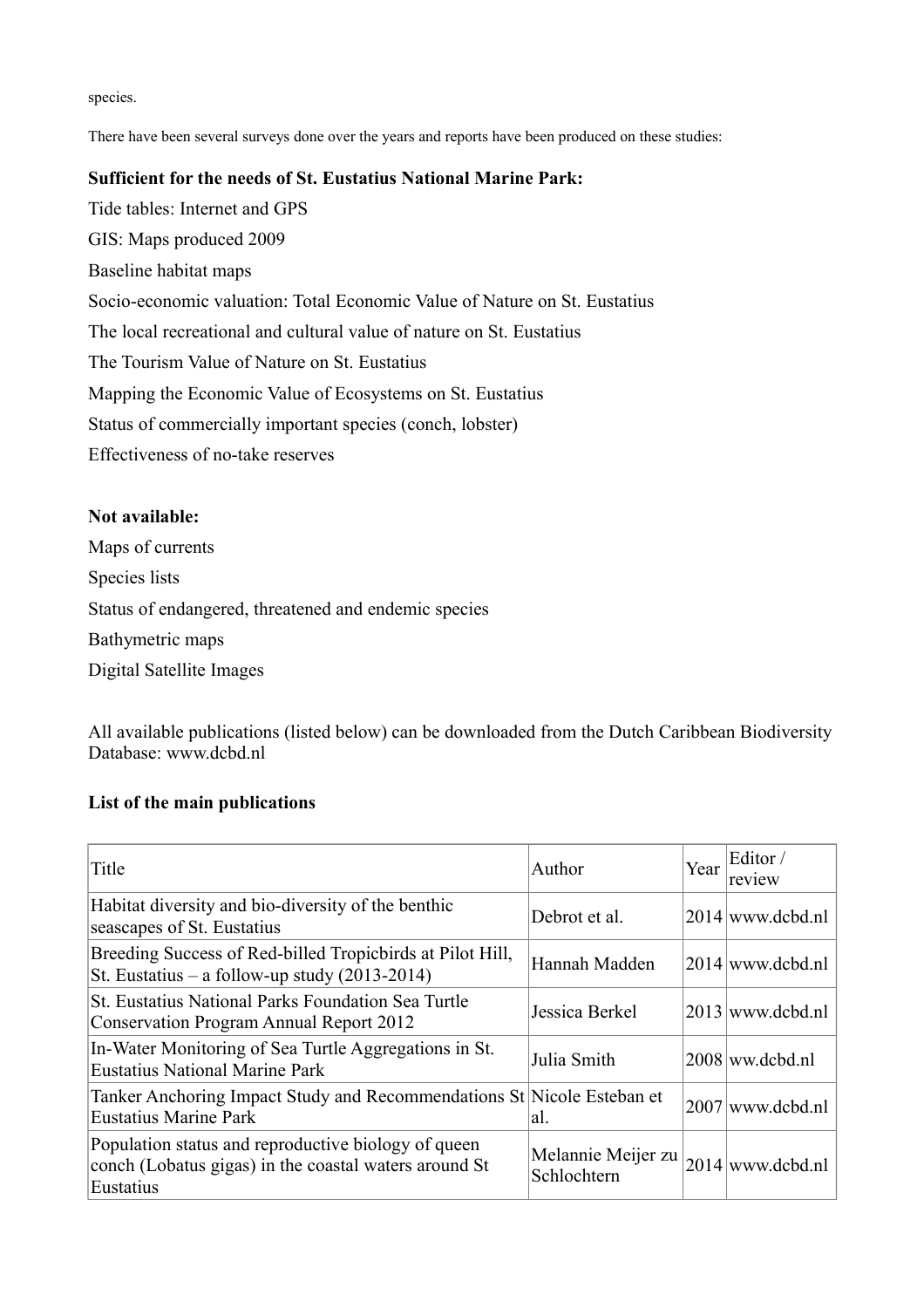| The status of the Caribbean spiny lobster (Panulirus<br>argus) and its fishery in the coastal waters of St Eustatius.                            | <b>Suzanne Poiesz</b>                       | $2013$ www.dcbd.nl |
|--------------------------------------------------------------------------------------------------------------------------------------------------|---------------------------------------------|--------------------|
| Status of Lobster and Conch populations and fisheries<br>around St Eustatius. "Progress Report 2012"                                             | Martin de Graaf                             | $2013$ www.dcbd.nl |
| St. Eustatius National Parks - Lionfish Response Plan                                                                                            | Tadzio Bervoets                             | $2009$ www.dcbd.nl |
| Cetaceans of Saba, Sint Eustatius & Sint Maarten: current<br>knowledge and future monitoring                                                     | Meike Scheidat and<br><b>Steve Geelhoed</b> | 2013 www.dcbd.nl   |
| Classifying benthic habitats and deriving bathymetry at<br>the Caribbean Netherlands using multispectral Imagery.<br>Case study of St. Eustatius | Paula Nieto et al.                          | $2013$ www.dcbd.nl |
| The Total Economic Value of Nature on St Eustatius                                                                                               | J.A. Cado van der<br>Lely et al.            | $2014$ www.dcbd.nl |
| The Tourism Value of Nature on St Eustatius                                                                                                      | S. van de Kerkhof<br>et al                  | $2014$ www.dcbd.nl |
| The local cultural and recreational value of nature on St<br>Eustatius                                                                           | F. Fenkl et al.                             | $2014$ www.dcbd.nl |
| Mapping the Economic Value of Ecosystems on St<br>Eustatius                                                                                      | K.F. Tieskens et al. 2014 www.dcbd.nl       |                    |

# **Briefly indicate in the chart if any regular monitoring is performed and for what groups/species**

| Species / group<br>monitored<br>$\int$ (give the scientific<br> name) | Frequency of<br>monitoring<br>(annual / biannual /<br>etc) | Comments<br>(In particular, you can describe here the monitoring<br>methods that are used) |
|-----------------------------------------------------------------------|------------------------------------------------------------|--------------------------------------------------------------------------------------------|
| Queen conch                                                           | daily                                                      | all landings of conch are monitored                                                        |
| Lobster                                                               | daily                                                      | all catches brought in by fishermen are monitored                                          |
| Redbilled tropicbird                                                  | annual                                                     | breeding succes monitored                                                                  |
| seaturtles                                                            | annual                                                     | nesting beach patrols                                                                      |

# **Chapter 4. ECOLOGICAL CRITERIA**

*(Guidelines and Criteria Section B/ Ecological Criteria) Nominated areas must conform to at least one of the eight ecological criteria. Describe how the nominated site satisfies one or more of the following criteria. (Attach in Annex any relevant supporting documents.)*

# **Representativeness:**

The Statia National Marine Park contains corals that have colonized the range of volcanic substrates present, including bombs, lava blocks and solidified lava flows shaped like 'fingers'. The reef types can be referred to as fringing reef, patch reefs, spur and groove which occur in most of the volcanic island of the region. And then there are also artifiical reefs. There are also seagrass beds within the boundaries of the Marine Park.

Around the reefs you will find, amongst many others, colourful Butterflyfish, Angelfish, Surgeonfish, Parrotfish and Groupers, whereas on the edges of the reef plentiful species include Jacks, Snappers, Grunts and Barracudas. This abundance is mainly thanks to the actively managed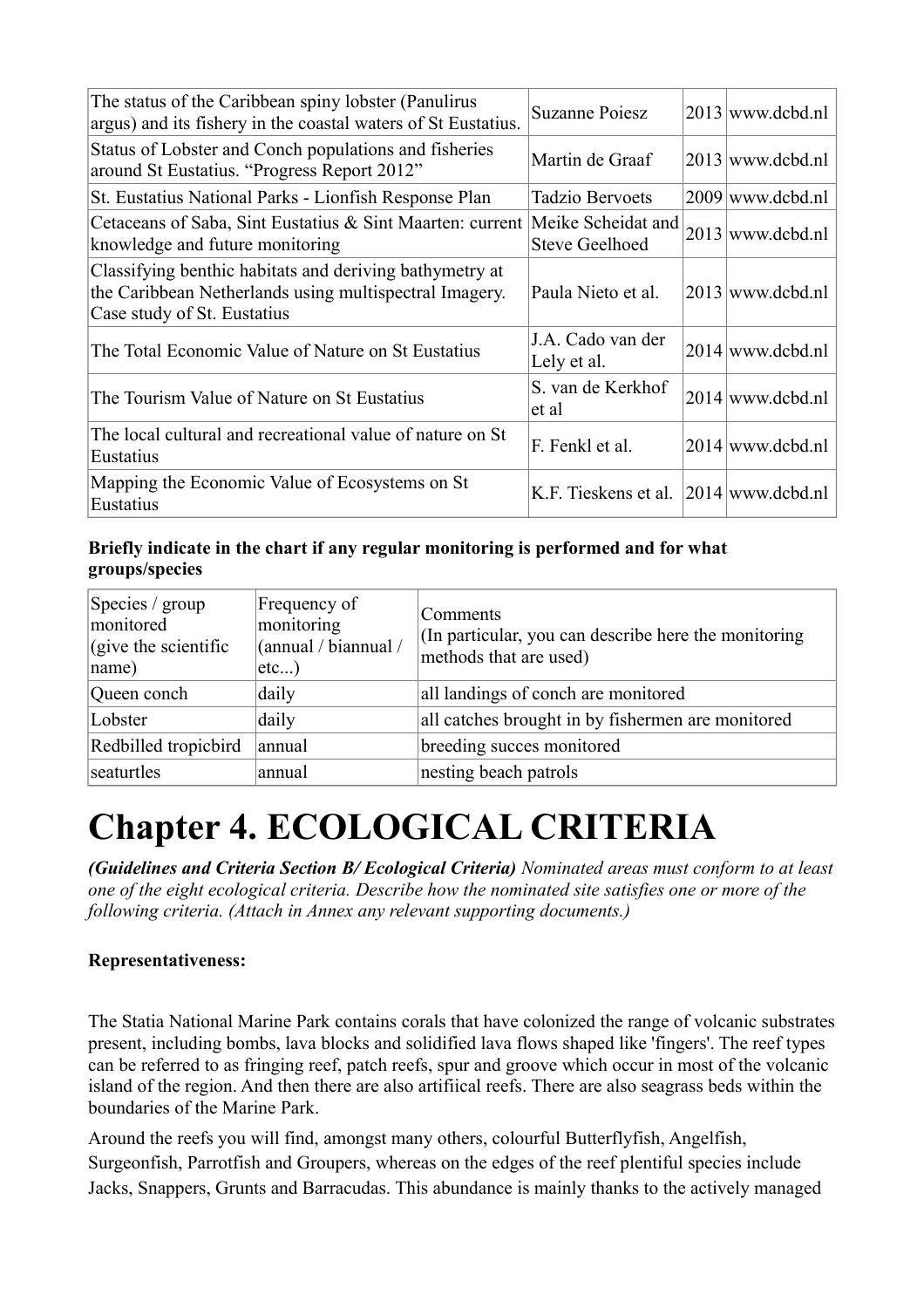marine park, with no fishing zones that creates a spill-over effect through the whole area.

There is a foraging population of green sea turtles and hawksbill sea turtles. Humpback whales pass through the Marine Park on their migration route from January to April. Whale sharks , hammerheads and manta rays also pass by and have been seen by divers.

Because the marine park encompasses the entire island to a depth of 30 meters, it contains all marine ecosystems of the island and the most sensitive ones (croal reef) are well protected in the marine reserve areas. The coral reef and the seagrass commujnties are representative of the coral reefs and seagrass communities in the northeastern Caribbean islands.

### **Conservation value:**

The St Eustatius National Marine Park contributes to the conservation of multiple species, subspecies and populations of flora and fauna present within its boundaries due to the presence of two no-take reserves within the boundaries.

There are studies underway which show for example that within the Marine Park boundaries there is seasonal settling of spiny lobster *(panilirus argus)* larvae as well as mating Queen Conch (Strombus gigas) which are commercially threatened in other areas of the Caribbean. Marine mammals and endangered sea turtles are protected year round within the boundaries of the Marine Park and in the territorial waters of the island.

Lobsters within the no-take zones have been shown to be larger than outside the no-take zones. Such large lobsters produce disproportionally larger amounts of larvae.

### **Rarity:**

The coral reef habitats found within The St. Eustatius National Marine Park have been depleted across their range throughout the wider Caribbean. Coral reefs and seagrass beds are globally threatened by anthropogenic stresses.

The Zeelandia beach area is the only nesting beach in the Caribbean Neteherlands for endangered Leatherback turtles. Critically endangered hawksbill seaturtles forage on the sponges occurring in the marine park and endangerd green turtels feed on the seagrass communities in the park.

Many other vulnerable or endangered species find refuge in the no-take zones of the St. Eustatius National Marine Park, such as the Nassau Grouper and the Cubera Snapper.

### **Naturalness:**

Within the Marine Park are two reserves, the Northern reserve and the southern reserve. Together, as is optimal, they make up just about 20% of the St Eustatius National Marine Park. These two reserves have been designated since 1996 and have been actively managed for 18 years. There are moorings to prevent anchoring and any activities within these reserves are supervised by dive professionals.

Because of the relative distance from shore, a boat is needed to get out to the reefs. Also because of the distance events such as large runoffs due to heavy rain do not disturb the reefs in the reserves. There is no access to the Northern reserve unless by boat and there are no dwellings in the north of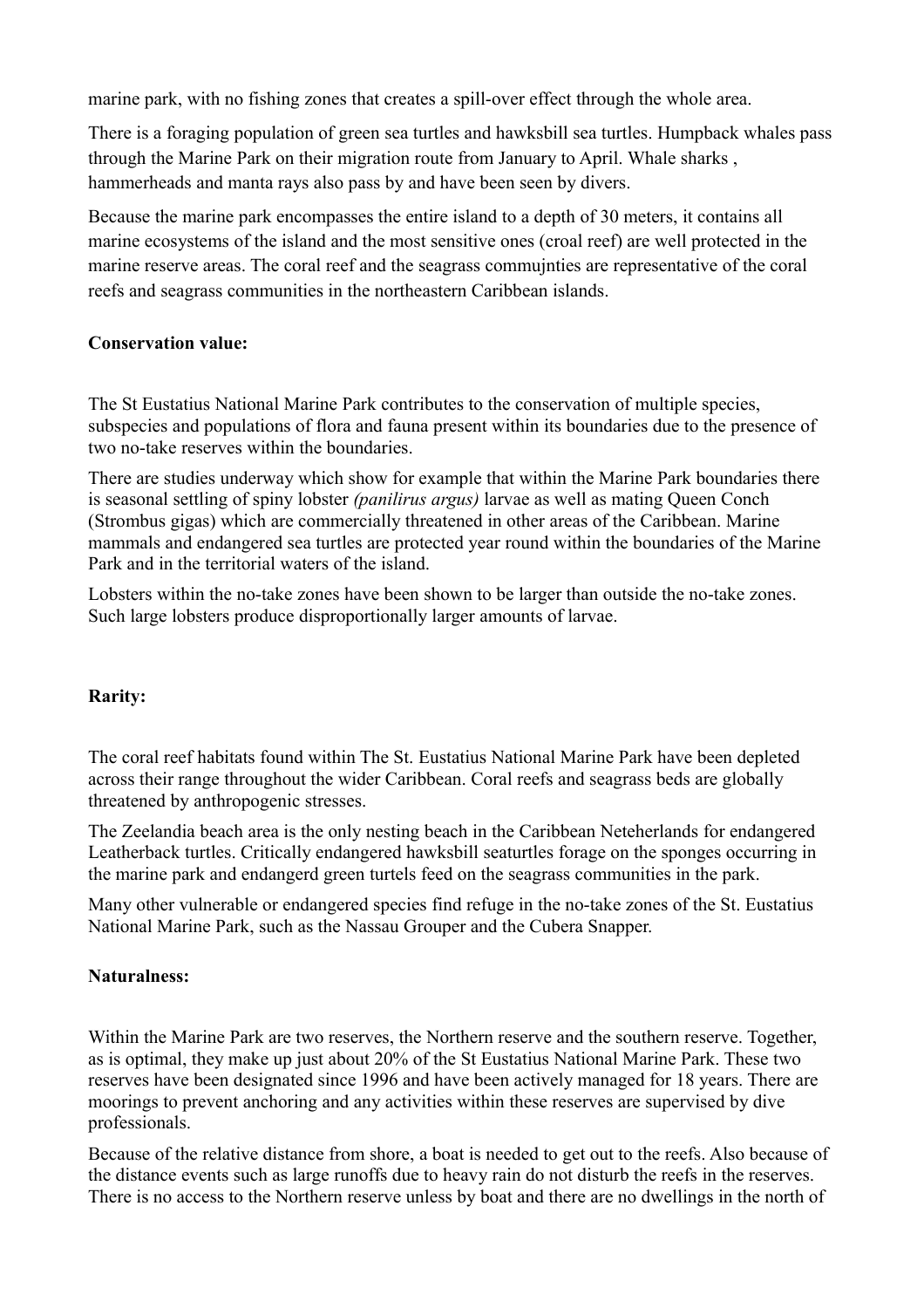the island which keeps the area relatively protected form human influence.

Combined with the relatively small number of inhabitants of the island, low fishing pressure, and limited coastal development, the marine ecosystems around the island have been disturbed very little.

### **Critical habitats:**

The coral reef and the seagrass areas provide cirtical foraging habitat for populations of green sea turtles and hawksbill sea turtles. Humpback whales pass through the Marine Park on their migration route from January to April. Whale sharks , hammerheads and manta rays also pass by and have been seen by divers.

One of the many wrecks located in the park, named the Chien Tong and sunk in 2004, isa preferred habitat for the endangered sea turtles that forage in the local waters. The wreck is used as a sleeping area at night and as many as 40 sea turtles can be counted resting or sleeping in and on it in a single dive.

The seagrass beds are not only feeding grounds for green turtles but are also critical habitat for juvenile Queen Conch. The marine park is also home to a healthy populaton of Queen conch with high densities per hectare.

### **Diversity:**

The marine environment in St Eustatius is home to four important ecosystems: coral reefs, sea grass, beaches and open ocean. The coral reef types are fringing reefs, patch reefs, spur and grooves and artificial reefs with a high level of rugosity. Sea grasses form an important habitat for certain fish and shellfish and a nursery ground for juvenile reef and ocean fish. The fish diversity can be significant in sea grass meadows. The marine habitats of St Eustatius have different species zonation within them and play a wider role in the well-being of the coast by providing a range of ecological services.

When diving in Statia's waters you will find yourself amidst an abundance of marine life. The fish population has increased dramatically over the last 18 years since the marine park was established, benefiting both scuba divers and Statia's small group of fishermen.

Besides fish, many other creatures can be found inhabiting the reefs of Statia. There are Queen conch, Spiny lobster, different species of shrimp such as cleaner shrimp and Pederson's among others, octopus, starfish, long spine sea urchins, brittle stars, etc. Southern sting rays, Spotted eagle rays and schools of squids swim by. If you look closely you can spot a seahorse or a frogfish staying still among the gorgonians or on the reef. Three types of sharks you are most likely to come across in Statia are the Black tip Reef Shark, the Grey Reef Shark and the Nurse Shark. Although larger sharks such as hammerheads and whale sharks are spotted throughout the year.

Dolphins are always seen within the park and can be heard quite often when diving. Sea Turtles are undisturbed and are therefore unafraid of divers who have the privilege of getting quite close to watch them forage.

In adddition to the known species, the marine park harbors many species that have not yet been identified and may well include new undescribed species. Becasue of the variety of habitats in the park the total number of species may be expected to be large. The rocky shores of the park have never been surveyed and harbor an unkonw number of species, including the West-Indian topshell or whelk (*Cittarium pica*).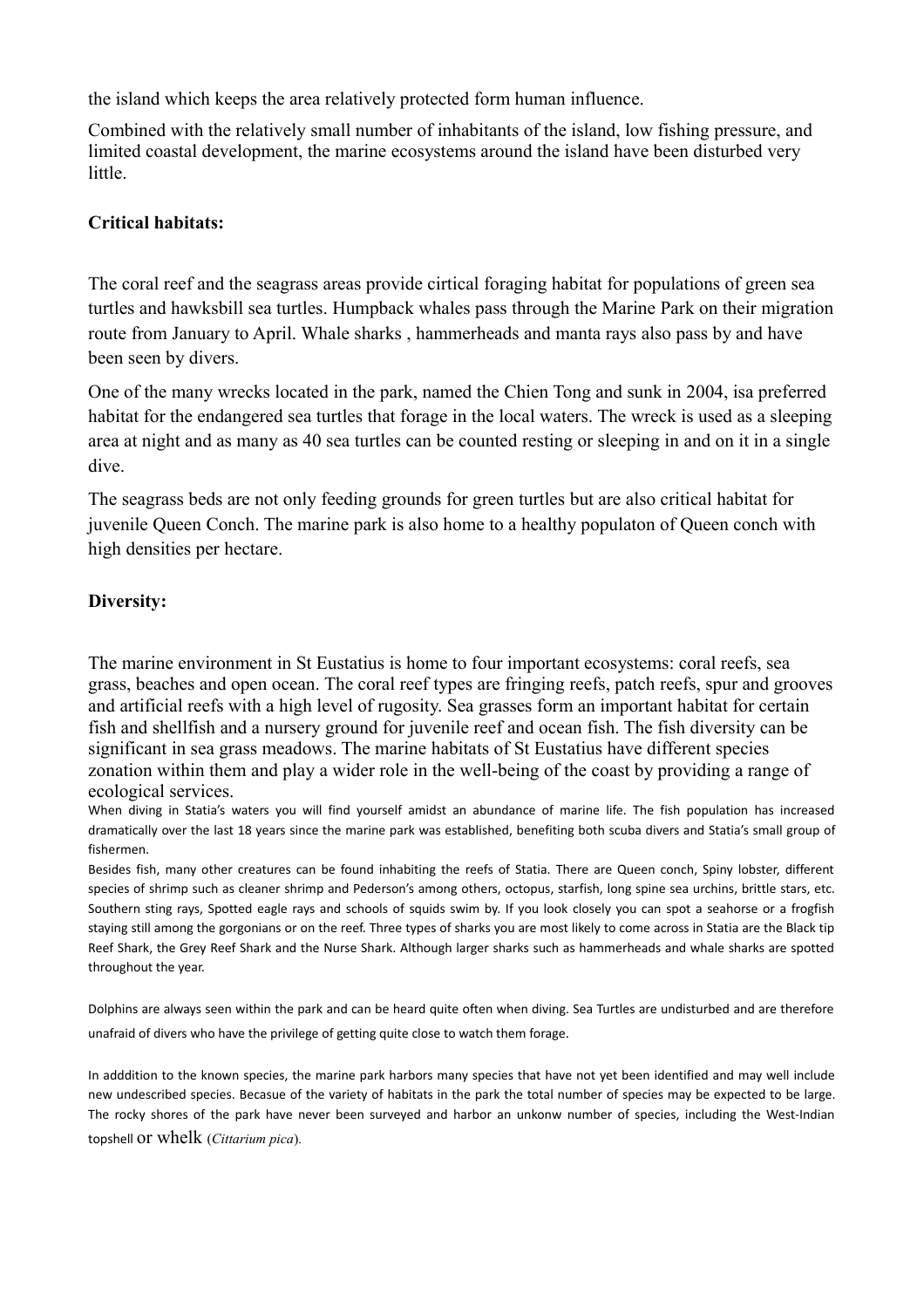#### **Connectivity/coherence:**

The Marine park is located on St Eustatius which is within the island chain of the Eastern Caribbean. The island as well as its neighbors are affected by the Antillean current and the Caribbean current with a northward jet almost 100 km wide. Larvae of corals, fish, mollusks, lobsters, etc. arrive from other islands, or originate on St Eustatius and form a source of recruitment for the neighbouring islands.

The Marine Park is situated close to the Saba Bank which has been formally been designated a "Particularly Sensitive Sea Area" (PSSA). Also the Marine Park borders the French Antilles Agoa marine mammal sanctuary and works closely with them. This in effect creates a corridor for the Humpback whale migration north and south. The waters of the St Eustatius national marine park are known to be on the migratory route of Humpback whales.

The sea turtles nesting on the Zeelandia Beach come from all over the region, possibly grew up in the sargassum sea, then found a home in the shallow seas somewhere in the Caribbean before coming back to St. Eustatius to lay their eggs. The Leatherbacks nesting on the beach may even originate from the Northern atlantic. The green turtles and hawksbills that feed in the marine park have been born on other islands all over the region.

#### **Resilience:**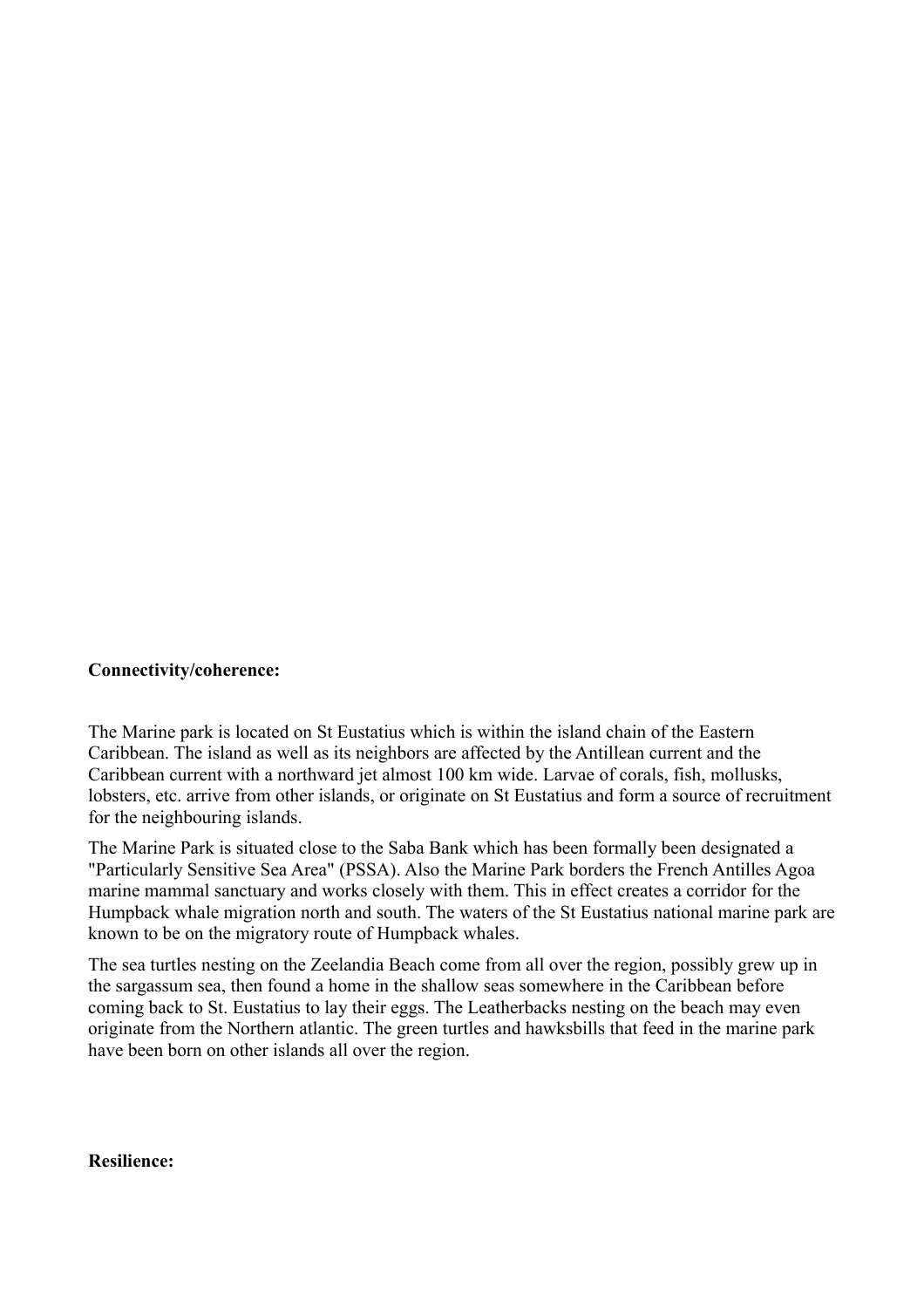Because of the small population of the island, human impacts on the marine ecosystems of theisalnd are very limited. There is little pollution or overfishing, and consequently the habitats and ecosystems in the St. Eustatius national marine park are considered to be relatively resilient.

# **Chapter 5. CULTURAL AND SOCIO-ECONOMIC CRITERIA**

*(Guidelines and Criteria Section B / Cultural and Socio-Economic Criteria) Nominated Areas must conform, where applicable, to at least one of the three Cultural and Socio-Economic Criteria. If applicable, describe how the nominated site satisfies one or more of the following three Criteria (Attach in Annex any specific and relevant documents in support of these criteria).*

### **Productivity:**

On the edges of the reefs in the Marine Park you will find plentiful species including Jacks, Snappers, Grunts and Barracudas. This abundance is mainly thanks to the actively managed Marine Park, with no fishing zones in the reserves that creates a spill-over effect through the whole area. The fish population has increased dramatically over the last 15 years since the marine park was established which benefits the small local fishing population due to spill over.

The fishermen place their fish traps along the boundaries of the Marine Park where they know they will reap the most fish. Also the artificial reefs which were sunk for the fishermen in the general use areas of the Marine Park are seeing an increase in fish species and biomass.

Also because of the protected and no anchoring status of the reserves, the reefs within those areas are near pristine and attract divers from all over the world. The policy of the Marine Park is no unsupervised diving in order to keep the reefs in the condition that they are in at the moment.

Tankers and regional cargo boats visit the Marine Park in order to conduct their business and they have to remain within the zone designated for their operations in order to maintain integrity of the rest of the Marine Park.

### **Cultural and traditional use:**

The Marine Park has two no-take areas, one in the north, the northern reserve and one in the south, the southern reserve. Every other area is known as general use areas in which the local population can continue to fish in their traditional way but within the boundaries of the law. No dynamiting or using poison to fish for example. Also adhering to mimimum sizes for the take of lobster and conch.

The tradition of fishing by seine is still carried out on the island's main beach during the blue runner/jack season.

The Marine Park includes the beaches of the island and seasonal traditional activities are still carried out by the local population such as camp outs on the beaches for the easter season.

The Marine Park and the beaches are very important to the population and it is therefore equally important that they be allowed to make use of it in a sustainable manner conform the guidelines of the management.

One of these more modern wrecks named the Chien Tong and sunk in 2004 is habitat for the endangered sea turtles that forage in the local waters. The wreck is used as a sleeping area at night and as many as 40 sea turtles can be counted resting

Within the Marine park there are over 200 ship wrecks from the 17th and 18th centuries. St Eustatius is a very historical island and the waters of the Marine Park portray this. The Marine Park is unique in that it is one of the few Parks in the Caribbean that is a destination for wreck divers. Besides the 200 and 300 year old wrecks there are also modern wrecks that are as "young" as 10 years old and which were originally sunk in order to create artificial reefs for the fishermen.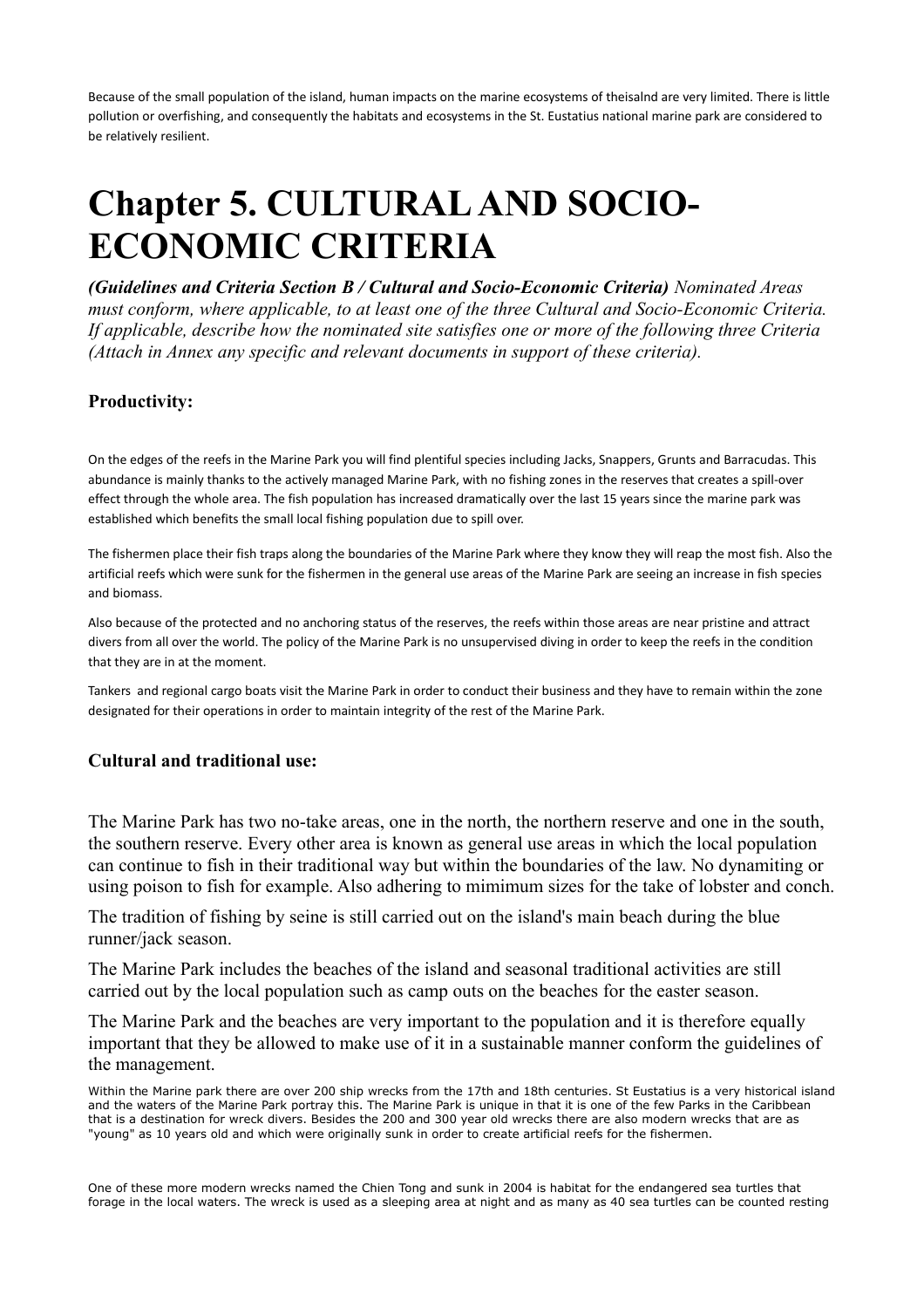or sleeping in and on it in a single dive.

### **Socio-economic benefits:**

The Marine Park has regulations regarding fishing in the general use areas. Regulations pertain to minimum specimen size as in the case of the spiny lobster and in the case of the Queen conch to a maximum catch amount. There are two reserves which are no-take no-anchor areas in order to preserve the coral reefs and the marine life in those areas.

Statia's coral reef resources provide important goods and services to the economy of the island. The revenue that the resource is able to generate through coral reef associated tourism and fishery is approximately USD \$11,200,454. Although this number is high, and highlights the importance of coral reefs to the island, it also suggests that there is an increased need for conservation, so that the value does not diminish.

# **Chapter 6. MANAGEMENT**

# **a - Legal and policy framework (attach in Annex a copy of original texts, and indicate, if possible, the IUCN status)**

**National status of your protected area:**

The St Eustatius Marine park was originally legally established in 1996 by island ordinance inlcuding the designation of the no-take no-anchoring marine reserves, various other protective measures and a user fee for divers. A subsequent island decree designated Stenapa as management organization, established anchor and mooring fees, and regulated dive operations. (ordinance and decree attached)

In 2007 the marine park received the status of National Park of the Netherlands Antilles by ministerial decree. After the constitutional changes in the Kingdom of the Netherlands in 2010, with the dissolution of the Netherlands Antilles and the accession of St Eustatius to the Netherlands, the Dutch Minister of Economic Affairs, Agriculture and Innovation re-established the St Eustatius Marine Park as a National Park of the Caribbean Netherlands on the 20th of September 2012.

Internationally, St. Eustatius is also bound by:

The CITES convention

The Cartegena Convention and its SPAW Protocol

The Inter American Convention for the Protection and Conservation of Sea Turtles (IAC)

The Convention On Biological Diversity (CBD)

The Convention On The Conservation Of Migratory Species Of Wild Animals ("Bonn Convention" or CMS)

The Ramsar Convention On Wetlands (Ramsar)

The International Convention For The Prevention Of Pollution From Ships

These international agreements, signed by the Kingdom of the Netherlands, are also binding for the Caribbean Netherlands, Curacao, and St. Maarten (and, with the exception of the IAC, also for Aruba) and the island governments are required by law to implement the provisions of the international treaties. The Kingdom Government (for all practical purposes the government of the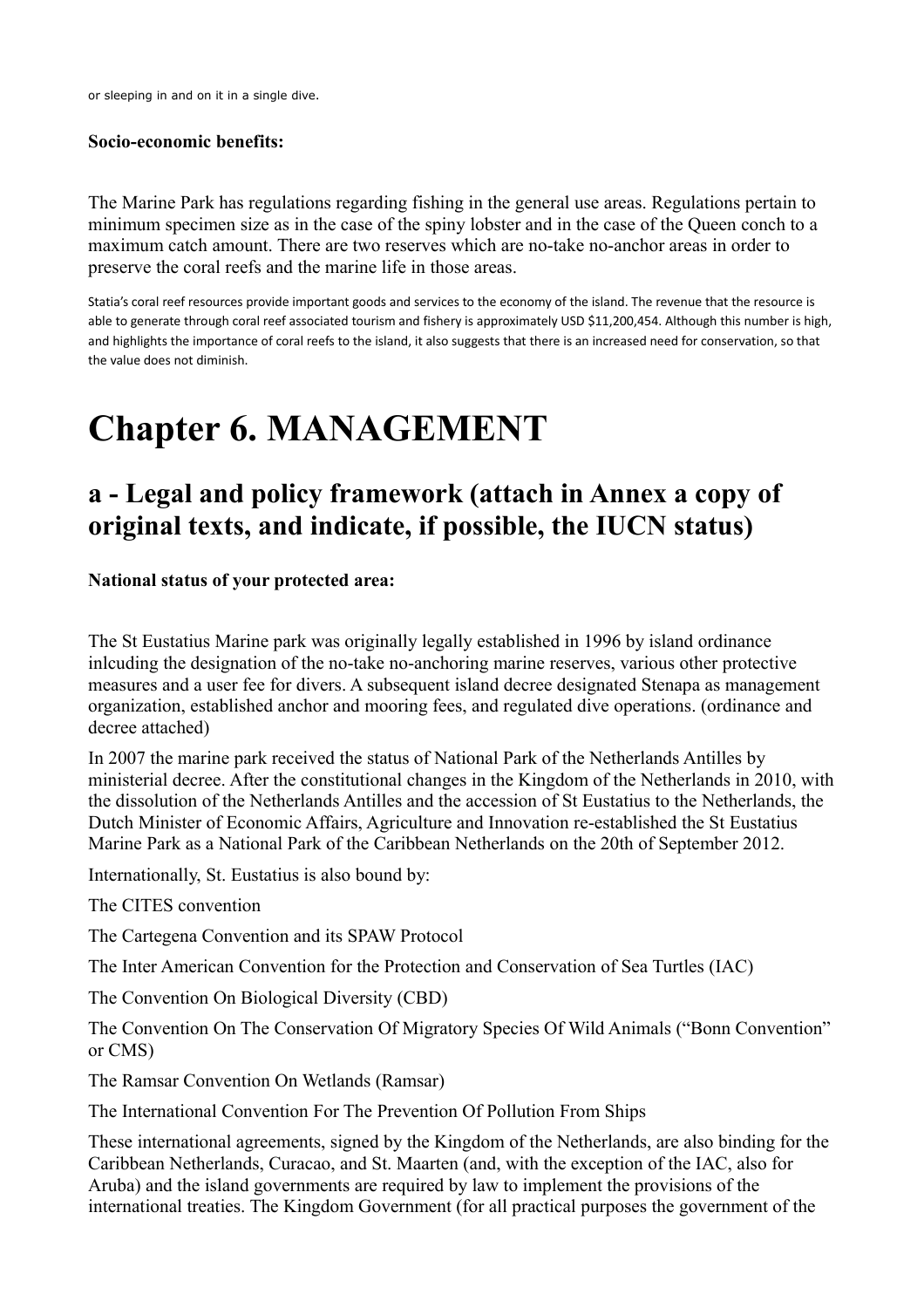Netherlands) is ultimately responsible for the isalnds' compliance and has the authority to annull any decisions by the islands that are in contravention of binding international agreements.

# **IUCN status (please tick the appropriate column if you know the IUCN category of your PA):**

II

# **b - Management structure, authority**

The St Eustatius National Parks Foundation (STENAPA) is a non-governmental, not for profit foundation ('stichting') incorporated in the Netherlands Antilles on 21st November 1988 and first registered with the St Maarten Chamber of Commerce and Industry on the 28th August 1995 (registration #80371).

The St Eustatius National Parks Foundation (STENAPA) is the only organization on St Eustatius with a mandate for environmental protection. STENAPA is legally mandated by the Island Government to manage all the island's protected areas (the Statia National Marine Park, the Quill/Boven National Park as well as the Miriam Schmidt Botanical Garden) on the 21km2 island of St Eustatius. Collectively, the protected areas account for 33km2 - more than the total land area of St Eustatius

As a Foundation, STENAPA is headed by a Board of Directors who determines the long term goals, and supervise the implementation of long term and annual objectives by the Manager. The Board appoints a Director of National Parks who, in turn, directs the team of staff, interns and volunteers to carry out operational activities and special projects. The Director meets with the Board at monthly meetings to report on activities, update on actions to implement Board decisions, and respond to Board concerns. Board members are voluntary in nature, and do not receive payment for their work with respect to STENAPA.

Any interested person residing on St Eustatius can apply to become a member of the governing Board of STENAPA at any time. The Board has a minimum of five and maximum of 15 members who are appointed upon agreement of existing board membership.

# **c - Functional management body (with the authority and means to implement the framework)**

# **Description of the management authority**

Daily operations are managed by a Director who delegates work to the managers under him/her. There is a Terrestrial Areas Manager, a Marine Park Manager and an Office/Finance Manager. Rangers alongside international interns and volunteers carry out the daily field work.

# **Means to implement the framework**

The National Parks Foundation has a Visitor Center from which all operations are coordinated.

All departments have transportation, staff and equipment with which to carry out their duties. This includes a boat for the marine park

User fees, small grants, souveniere sales, funding and a small subsidy provide the monies neccesary to carry out daily operations.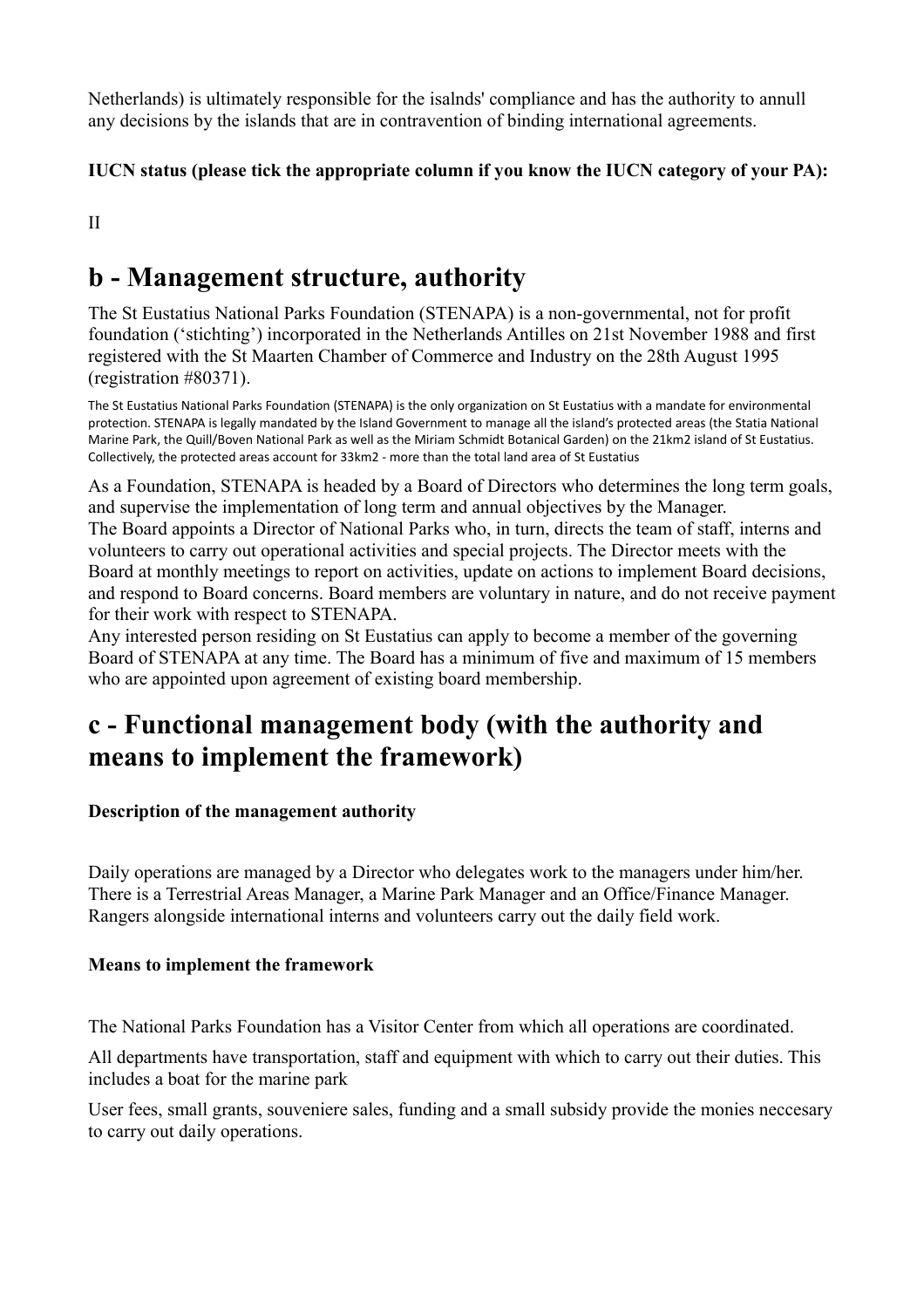# **d - Objectives (clarify whether prioritized or of equal importance)**

| Objective        | Top<br>priority | Comment                                                                                                                                                                                                                                                                                                                                                                                                                                                                                                                  |
|------------------|-----------------|--------------------------------------------------------------------------------------------------------------------------------------------------------------------------------------------------------------------------------------------------------------------------------------------------------------------------------------------------------------------------------------------------------------------------------------------------------------------------------------------------------------------------|
| Preservation Yes |                 | Preservation, protection and administration of parcels of land/water on St<br>Eustatius, worthy of preservation, due to: • Scenic beauty and/or the presence<br>of flora and fauna important in scientific or cultural respects or valuable from<br>a geological or historical point of view; • Its purpose to serve for the well-<br>being, the education and the recreation of the St Eustatius population as well<br>as that of visitors, all this with due observance of the primary requirement of<br>preservation. |
| Education        | Yes             |                                                                                                                                                                                                                                                                                                                                                                                                                                                                                                                          |

# **e - Brief description of management plan (attach in Annex a copy of the plan)**

The current Management Plan was written in 2007. It is the second management plan for the St . Eustatius Marine Park, the firs t management plan was written in 1997.

Part 1 of the Management Plan provides valuable background and contextual information. It can be used as a stand-alone

introduction to the island and MPA and has been written with a range of audiences in mind. Part 2 will be of interest to those wishing

to develop a more in depth understanding of the operational management and issues facing the MPA. Part 3 is of concern to those

with an interest in the current activities of St. Eustatius Marine Park and the rationale behind actions being taken. The final part of the plan is intended to act as a place marker for updates, where management actions have led to outcomes that can be described or there has been a change in the tools available to the MPA.

The physical, social and political environment that St. Eustatius National Marine Park works within greatly influences the operations of the protected area. Resources available to St. Eustatius Marine Park are described, including the legal instruments, institutional arrangements, human and physical resources. The main issues facing St. Eustatius Marine Park are detailed and described before being summarized.

The actions that St. Eustatius Marine Park need to take to work towards the mission and goals are clarified. Day to day activities of the MPA staff are outlined and actions are recommended to tackle the management issues and external issues identified.

### **Management plan - date of publication**

: 1/3/08

**Management plan duration** 

: 5

**Date of Review planned** 

 $.9/15/14$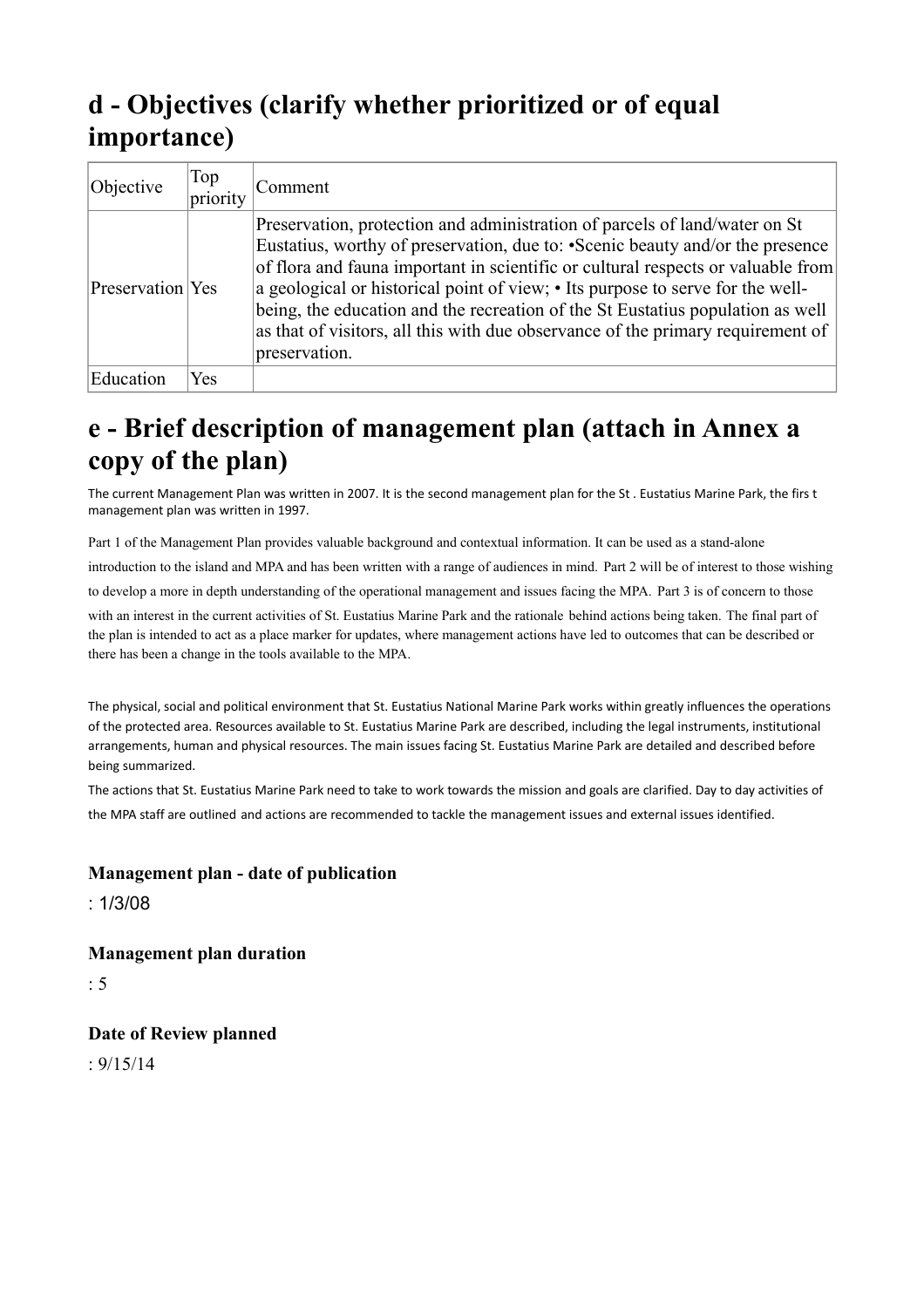# **f - Clarify if some species/habitats listed in section III are the subject of more management/recovery/protection measures than others**

# **Habitats**

| Marine / costal /<br>terrestrial<br>ecosystems | Management<br>measures | Protection<br>measures | Recovery<br>measures | Comments/description of<br>measures                            |
|------------------------------------------------|------------------------|------------------------|----------------------|----------------------------------------------------------------|
| Mangroves                                      | no.                    | no                     | no                   | Not present on island                                          |
| Coral                                          | yes                    | yes                    | yes                  | Protected within the Marine<br>Park. No take regulation.       |
| Sea grass beds                                 | no                     | no                     | no                   | Protected within the Marine<br>Park. No take regulation.       |
| Wetlands                                       | no                     | no                     | no                   | Not present on island                                          |
| Forests                                        | yes                    | yes                    | yes                  | Protected within the National<br>Park. Re-forestration program |
| Others                                         | no                     | no                     | no                   |                                                                |

# **Flora**

| Species from SPAW Annex                                  | Management | Protection | Recovery | Comments/description of                                     |
|----------------------------------------------------------|------------|------------|----------|-------------------------------------------------------------|
| 3 present in your area                                   | measures   | measures   | measures | measures                                                    |
| Hydrocharitaceae: Thalassia <sub>ves</sub><br>testudinum |            | yes        | no       | Protected within the<br>Marine Park. No take<br>regulation. |
| Hydrocharitaceae:<br>Halophila decipiens                 | no         | no         | no       |                                                             |
| Cymodoceaceae:<br>Syringodium filiforme                  | yes        | yes        | no       | Protected within the<br>Marine Park. No take<br>regulation. |

## **Fauna**

| Species from SPAW<br>Annex 2 present in your<br>larea | Management<br>measures | Protection<br>measures | Recovery<br>measures | Comments/description of<br>measures               |
|-------------------------------------------------------|------------------------|------------------------|----------------------|---------------------------------------------------|
| Reptiles: Caretta caretta                             | yes                    | yes                    | no                   | Protected year round.<br>Nesting beach protected. |
| Reptiles: Chelonia mydas ves                          |                        | yes                    | yes                  | Protected year round.<br>Nesting beach protected. |
| Reptiles: Eretmochelys<br>imbricata                   | yes                    | yes                    | yes                  | Protected year round.<br>Nesting beach protected. |
| Reptiles: Dermochelys<br>coriacea                     | yes                    | yes                    | yes                  | Protected year round.<br>Nesting beach protected. |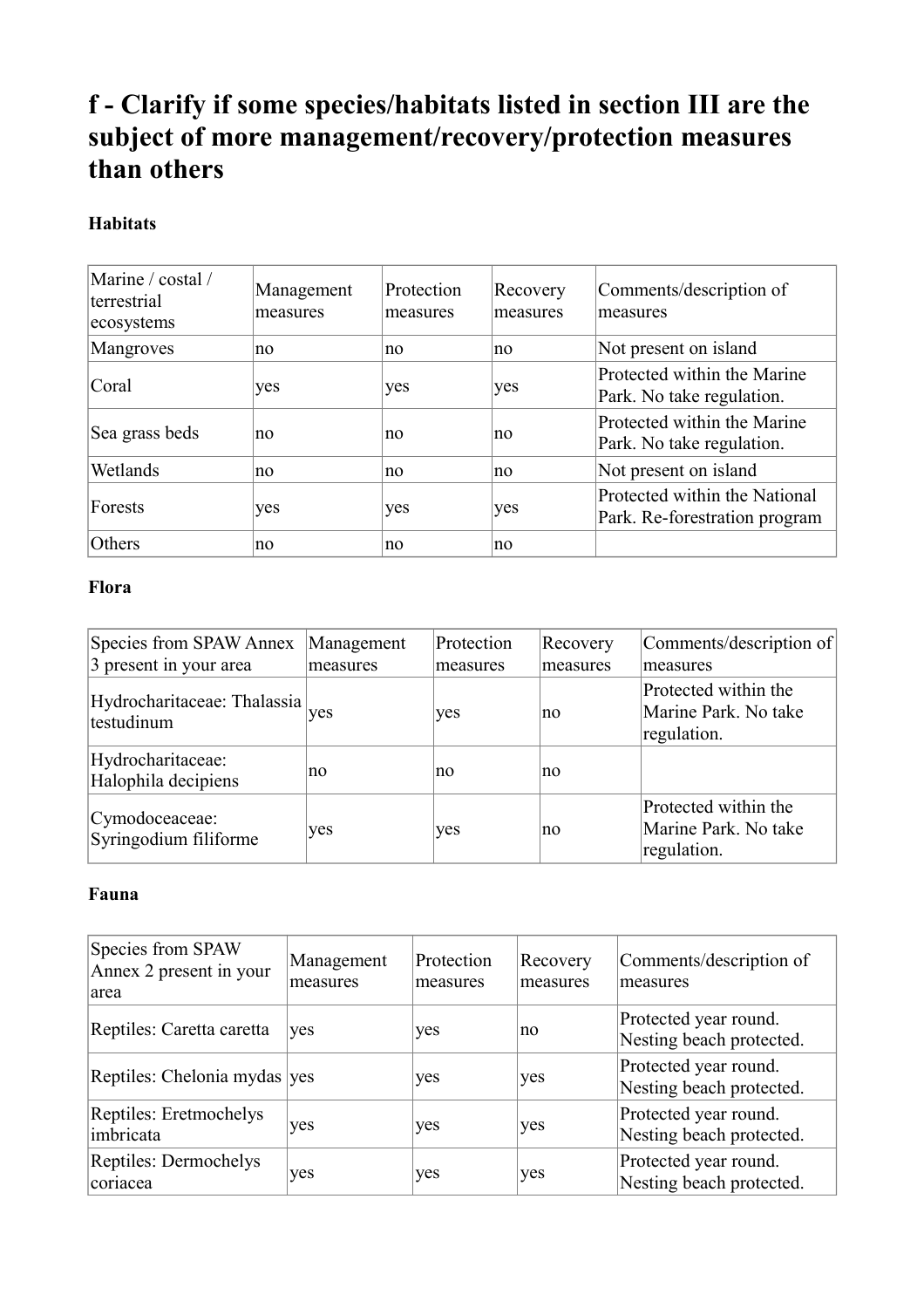| Birds: Puffinus<br><i>lherminieri</i>                | no                     | no                     | no                   | Isolated and breeding area<br>inaccessible                                |
|------------------------------------------------------|------------------------|------------------------|----------------------|---------------------------------------------------------------------------|
| Mammals: Megaptera<br>novaeangliae                   | yes                    | yes                    | no                   | Protected year round in the<br>Marine Park (and in<br>territorial waters) |
| Mammals: Physeter<br>macrocephalus                   | no                     | no                     | no                   | Protected year round in the<br>Marine Park (and in<br>territorial waters) |
| Mammals: Kogia simus                                 | yes                    | yes                    | no                   | Protected year round in the<br>Marine Park (and in<br>territorial waters) |
| Mammals: Ziphius<br>cavirostris                      | yes                    | yes                    | no                   | Protected year round in the<br>Marine Park (and in<br>territorial waters) |
| Mammals: Mesoplodon<br>europeaus                     | yes                    | yes                    | no                   | Protected year round in the<br>Marine Park (and in<br>territorial waters) |
| Mammals: Orcinus orca                                | yes                    | yes                    | no                   | Protected year round in the<br>Marine Park (and in<br>territorial waters) |
| Mammals: Globicephala<br>macrorhynchus               | yes                    | yes                    | no                   | Protected year round in the<br>Marine Park (and in<br>territorial waters) |
| Mammals:<br>Peponocephala electra                    | yes                    | yes                    | no                   | Protected year round in the<br>Marine Park (and in<br>territorial waters) |
| Mammals: Stenella<br>attenuata                       | yes                    | yes                    | no                   | Protected year round in the<br>Marine Park (and in<br>territorial waters) |
| Mammals: Stenella<br>longirostris                    | yes                    | yes                    | no                   | Protected year round in the<br>Marine Park (and in<br>territorial waters) |
| <b>Mammals: Tursiops</b><br>truncatus                | yes                    | yes                    | no                   | Protected year round in the<br>Marine Park (and in<br>territorial waters) |
| Mammals: Stenella<br>coeruleoalba                    | yes                    | yes                    | no                   | Protected year round in the<br>Marine Park (and in<br>territorial waters) |
| Species from SPAW<br>Annex 3 present in your<br>area | Management<br>measures | Protection<br>measures | Recovery<br>measures | Comments/description of<br>measures                                       |
| Hydrozoa: Milleporidae                               | yes                    | yes                    | yes                  | Protected in the Marine Park.<br>No take regulation                       |
| Hydrozoa: Stylasteridae                              | yes                    | yes                    | no                   | Protected in the Marine Park.<br>No take regulation                       |
| Anthozoa : Antipatharia                              | yes                    | yes                    | no                   | Protected in the Marine Park.<br>No take regulation                       |
| Anthozoa : Gorgonacea                                | yes                    | yes                    | yes                  | Protected in the Marine Park.                                             |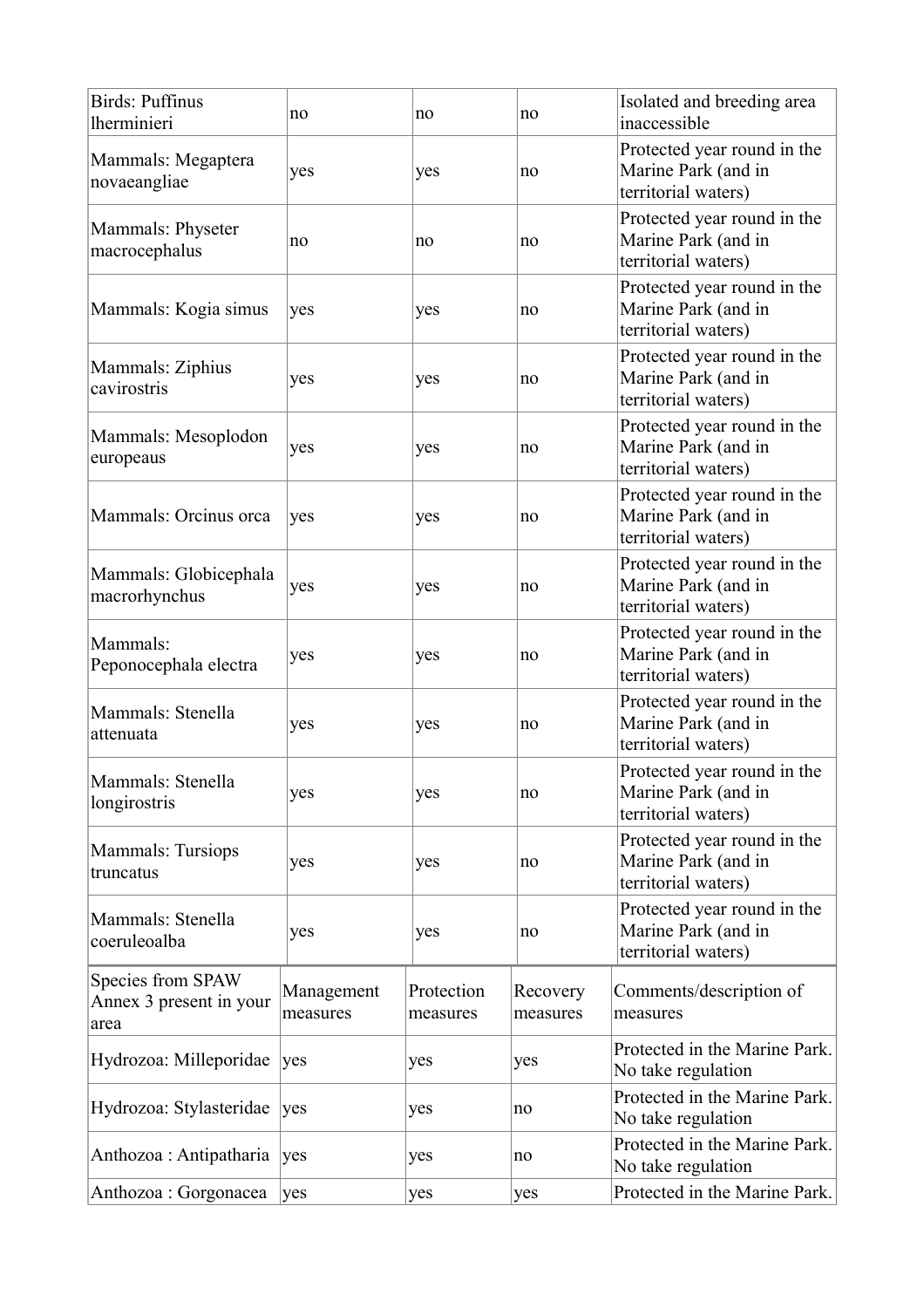|                                 |     |     |     | No take regulation                                                          |
|---------------------------------|-----|-----|-----|-----------------------------------------------------------------------------|
| Anthozoa : Scleractinia ves     |     | yes | yes | Protected in the Marine Park.<br>No take regulation                         |
| Molluscs: Strombus<br>gigas     | yes | yes | yes | Protected in the Marine Park.<br>Size limit and catch size<br>limit         |
| Crustaceans: Panulirus<br>argus | yes | yes | yes | Protected in the Marine Park.<br>Size limit and catch method<br>restriction |

# **g - Describe how the protected area is integrated within the country's larger planning framework (if applicable)**

St Eustatius is seeking to diversify its economy and improve the welfare of its citizens. The development policy and strategy of the Government encourages and facilitates the realization of these objectives. Statia is offering investors a competitive investment environment, including the availability of land for development at relatively low cost. Potential areas that the Island Government is looking at include tourism, maritime and air transportation, education and training, real estate, value-added oil based industries and telecommunications based services, to list a few.

Government is aware through the various reports and studies that fisheries and tourism bring in millions of dollars in revenue on an annual basis and are hoping to develop those two areas in a sustainable manner.

Hence the need for a management authority with expertise to regulate the activities within the Marine Park. This is in order for all stakeholders to achieve their potential but in a sustainable way.

# **h - Zoning, if applicable, and the basic regulations applied to the zones (attach in Annex a copy of the zoning map)**

| Name        | Basic regulation applied to the zone                                                                                                               |
|-------------|----------------------------------------------------------------------------------------------------------------------------------------------------|
| reserve     | no-take and no-anchoring                                                                                                                           |
| general use | no anchoring, fishery restrictions (size, gear), diving restrictions (fee, license), EIA<br>required for potentially impacting coastal development |
| anchoring   | anchoring allowed including large commercial ships anchoring fee set per BRT of                                                                    |
| zone        | ship                                                                                                                                               |

#### **Comments, if necessary**

The St Eustatius Marine Park surrounds the entire island from the high water mark to a depth of 30m. Due to the shape of the sea floor this extends the furthest in the South West. There are two designated reserves, marked by large yellow buoys , one in the North and one in the South.

The Northern Marine Reserve is located at 17° 30'.5 N along the high waterline to the northern point, to the north to the 30 meter depth limit, to the west and south along the 30 meter depth limit until these lines pass the coordinate 17° 30'.5 N and back to Jenkins Bay. The Southern Marine Reserve is located at 17° 28'.5 N along the high waterline to the point of White Wall, south out to sea for half a nautical mile, to the west following the 30 meter depth limit to the crossing with the 17° 27'.7 N coordinate, to the north 17° 28'.5 N and back to Gallows Bay. Anchoring is not permitted within the Reserves. Fishing is not permitted within the reserves

Due to the heavy boat traffic using Statia Terminals NV, anchoring zones have been designated for bunker vessels with drafts up to 15m (50ft). The zones are situated in Oranje Baai between the City Pier and the Statia Terminal Jetty. The zones are located in water of 24m to 40m. Two of the zones fall entirely within the marine park while half of Zone A lies beyond the depth boundaries of the marine park. Tankers also use the area west of these designated zones for anchoring vessels.

There are general use areas within which anchoring, fishing and unsupervised recreational activities are permitted. The yacht and fishing boats anchoring zone is located in the near shore area just to the north of the city pier/harbor.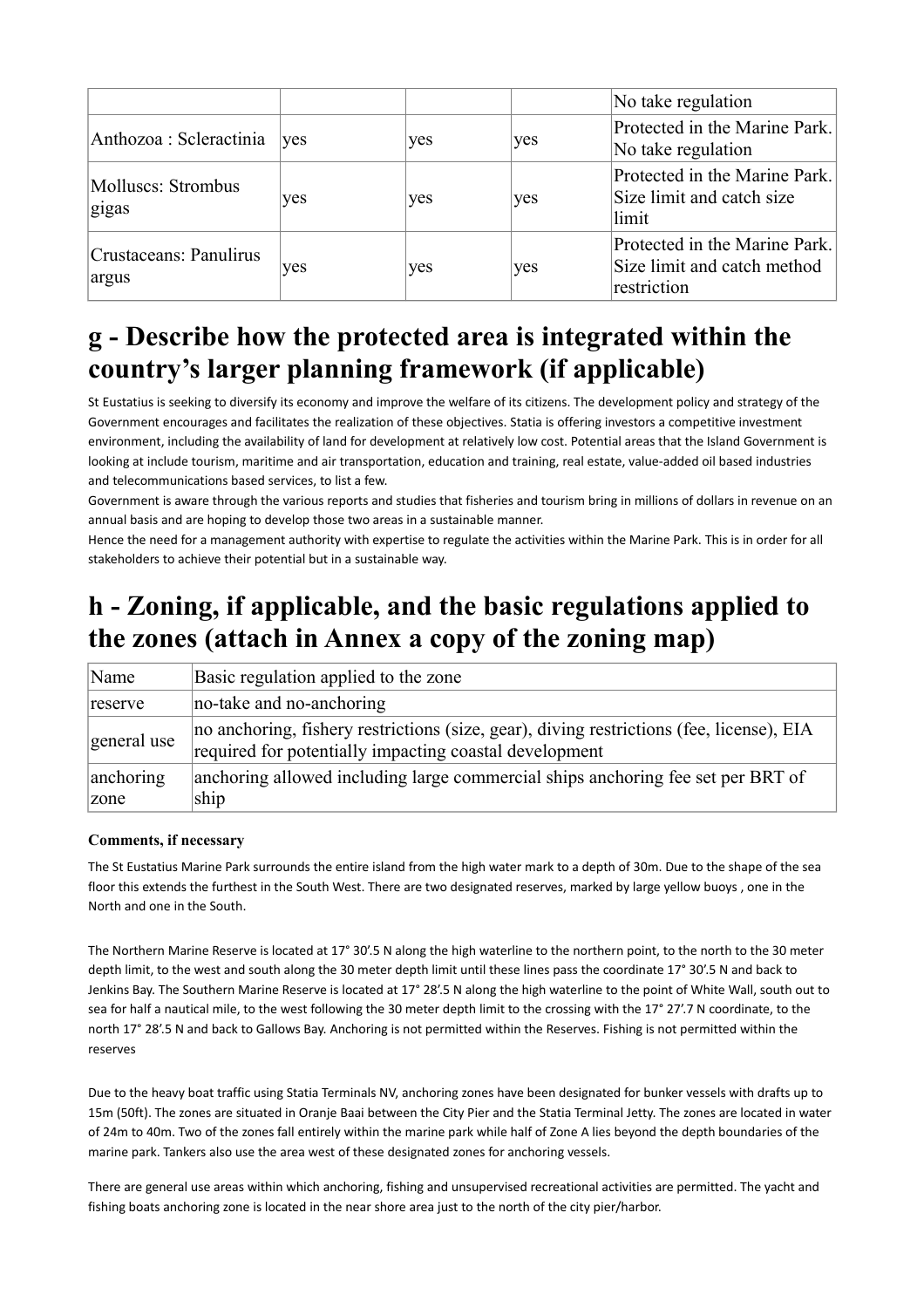# **i - Enforcement measures and policies**

The St Eustatius National Parks Foundation utilizes a number of treaties in their daily work. Also the St Eustatius National Marine Park works under the local legislation as written in the St. Eustatius Marine Environment Ordinance AB1996, No. 03

Treaties implemented by the National Nature Conservation Ordinance such as CITES, SPAW protocol of the Cartagena Convention, Bonn Convention on migratory species, Inter-American sea turtle convention, Biodiversity convention and the Ramsar convention overrule certain regulations stipulated within this island ordinance.

# **j - International status and dates of designation (e.g. Biosphere Reserve, Ramsar Site, Significant Bird Area, etc.)**

| International status            |    | Date of designation |
|---------------------------------|----|---------------------|
| Biosphere reserve               | no |                     |
| Ramsar site                     | no |                     |
| Significant bird area           |    | yes 1/5/09          |
| World heritage site (UNESCO) no |    |                     |
| Others:                         | no |                     |

# **k - Site's contribution to local sustainable development measures or related plans**

The St Eustatius National Marine Park contributes to local sustainable development measures by protecting the natural resources found within the marine environment of the island.

Within the Park there are no take zones which serve to increase the fish numbers through protection of larger breeders and of juveniles. Also there is a no anchoring zone which serves to protect the coral reefs from destruction thereby preserving them as habitat for the fish and as attractions for recreational divers.

| Ressources          |                 | How many/how much                                                                                                              | Comments/description |
|---------------------|-----------------|--------------------------------------------------------------------------------------------------------------------------------|----------------------|
|                     | Permanent staff | 6                                                                                                                              |                      |
| Human<br>ressources | Volunteers      | 8                                                                                                                              |                      |
|                     | Partners        | 5                                                                                                                              |                      |
| Physical            | Equipments      | 4 trucks 1 patrol boat 1 dinghy<br><b>Trail and Botanical Garden</b><br>maintenance equipment mooring<br>maintenance equipment |                      |
| ressources          | Infrastructures | 1 Visitor Center on the waterfront<br>Visitor center at the Botanical<br>Garden Workshop at the Visitor<br>center              |                      |

# **l - Available management resources for the area**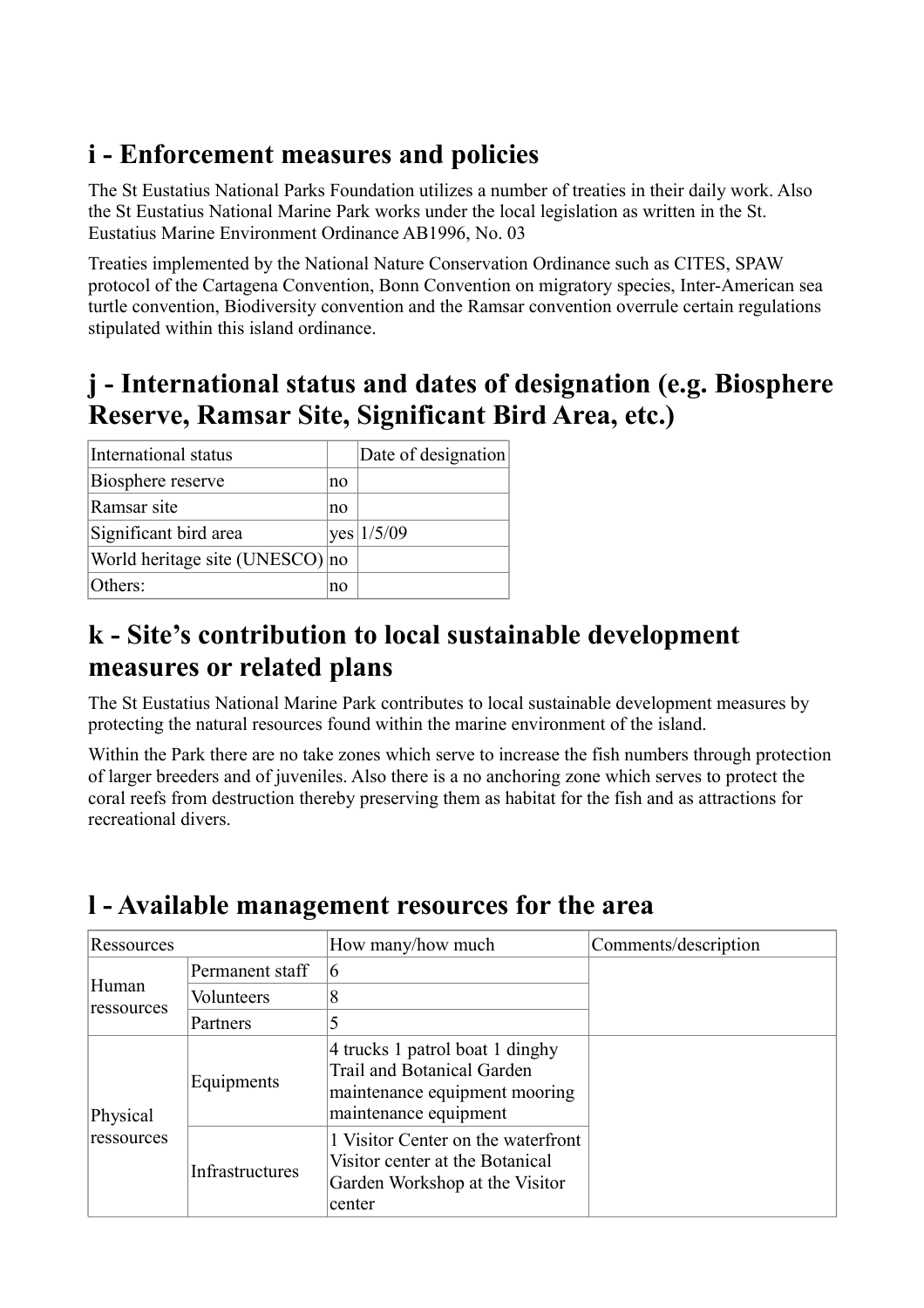|                         | Present sources<br>of funding | Grant funding for projects User<br>fees Small government subsidy<br>Souvenir sales endowments | The annual budget for the                                                           |
|-------------------------|-------------------------------|-----------------------------------------------------------------------------------------------|-------------------------------------------------------------------------------------|
| Financial<br>ressources | in the future                 | Sources expected Nature Funds from the<br>Netherlands                                         | WHOLE of STENAPA<br>(including terrestrial Protected<br>Area) in 2013 was \$364,293 |
|                         | Annual budget<br>(USD)        |                                                                                               |                                                                                     |

# **Conclusion Describe how the management framework outlined above is adequate to achieve the ecological and socioeconomic objectives that were established for the site (Guidelines and Criteria Section C/V).**

All departments have their own staff and volunteers and a weekly set of objectives to accomplish. There is sufficient manpower to do this when interns and volunteers are included. Because of this interns and volunteers are recruited year round and months in advance so that there are no gaps in personnel.

All work is carried out under the supervision of a designated area ranger who is knowlegable as to the tasks required to carry out daily duties.

# **Chapter 7. MONITORING AND EVALUATION**

### **In general, describe how the nominated site addresses monitoring and evaluation**

It is vital for the Marine Park to have accurate and up to date information about the marine environment (both marine life and habitat) in order to establish appropriate rules and regulations to ensure adequate protection. To this end, the Marine Park arranges specific research projects to answer questions from management and from stakeholders or assist with determination of appropriate regulations. Ongoing monitoring programs provide information to compare change against time, and gauge whether management activities of the Marine Park are effective. Routine monitoring includes dive site use, Reef Check (substrate, fish and invertebrate populations), coral bleaching, Marine Life surveys and sea turtle nesting. A large number of research and monitoring projects have been conducted in recent years.

#### Highlights include:

#### **2004: fish populations increased as a result of protection offered by Statia Marine Park**

To assess the impact of the management strategies implemented in the Marine Park, a study was conducted in 2004 to collect data regarding the fish population; this was a more extensive repeat of a survey performed in 1992 which gathered baseline information about the fish population before the area was given protected status.

#### **2013: survey of artificial reef for fishermen indicates increased fish diversity**

An artificial reef project was initiated following a meeting with fisherman in February 2004; they requested that the Marine Park create an artificial reef designated solely for fishing, and not as a dive site. It was agreed at that meeting to locate the new reef at a depth of 75 feet, west of the Southern Marine Reserve. The reef was completed in February 2006 with the sinking of a pipe, concrete mix barrel and the tug boat "*Miss Cathy*".

A survey to assess the fish population after six months found that both fish diversity and density had increased when compared to the results of the survey conducted prior to the creation of the reef. Diversity increased from 14 to 18 species, and more than twice as many fish were recorded than in the initial survey. This survey is conducted annually with numbers in 2013 showing the number of species had risen to 44.

#### **2007: study shows tankers impact reef negatively**

Disputes have arisen in past years between the local fishermen and Statia Terminals NV when oil tankers going to the terminal run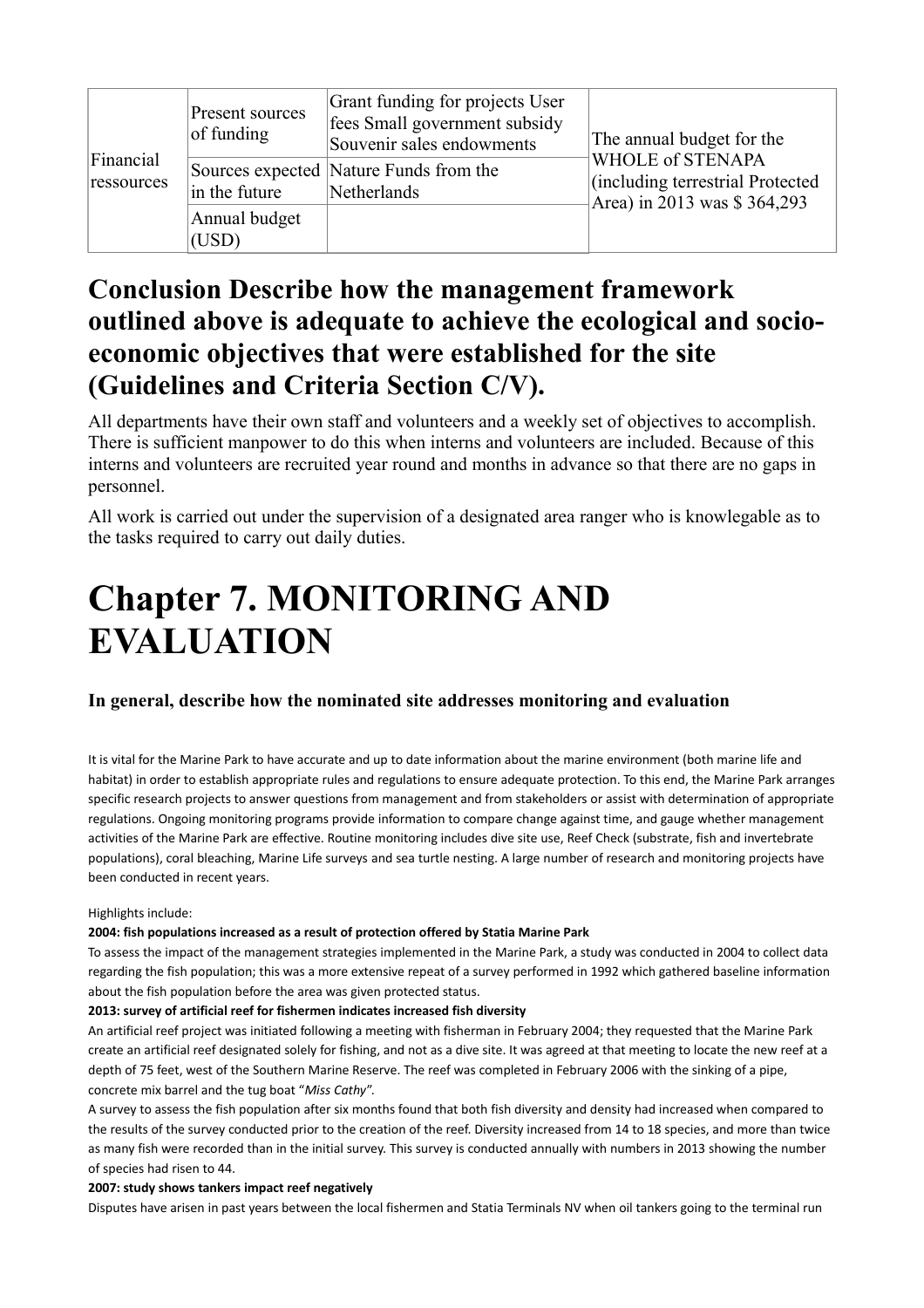over fish traps and cut away the markers turning them into ghost traps. This study (White *et al.*, 2007) was conducted from 2004-7 to assess the damage caused to the coral reefs in the Marine Park by both the setting and retrieval of the tankers' anchors as well as the damage done while the vessel is "stationary".

#### **Ongoing: Inwater Sea Turtle survey**

This survey is conducted every three years to assess the foraging population of sea turtles in the Marine Park. It is a visual survey along transects to calculate the cpue.

#### **Marine Life Survey**

This is done at the wrecks within the park to assess the diversity and populations of ALL marine life on the wreck. Not only does it include fish and invertebrates but coral and algea cover as well.

In addition to environmental monitoring, STENAPA has taken part in the Dutch Caribbean Nature Alliance (DCNA) Management Success Project for the last 10 years. The management success project is an ongoing DCNA project designed to measure the management effectiveness of each of the park management organizations in the Dutch Caribbean. The management success project has developed a tool for collecting data using objective indicators to measure 'success' across a broad spectrum of protected area management tasks and activities. Ultimately, the management success project can be used as a model for park organizations to improve accountability, transparency and professionalism.

### **What indicators are used to evaluate management effectiveness and conservation success, and the impact of the management plan on the local communities**

| Indicators by category                          | Comments                                                                                                      |
|-------------------------------------------------|---------------------------------------------------------------------------------------------------------------|
| Evaluation of management effectiveness          |                                                                                                               |
| management success project                      | Graphics and detailed analysis of management effort enables<br>redirection of management effort if necessary. |
| Threat vs effort                                | Independent evaluation of the threats facing the park vs effort<br>spent addressing the threats               |
| Time distribution                               | Managers personal log of time distribution compared to the<br>organisations outputs.                          |
| protected area                                  | Evaluation of conservation measures on the status of species populations within and around                    |
| Reef check, fish counts,<br>marine life surveys |                                                                                                               |
|                                                 | Evaluation of conservation measures on the status of habitats within and around the protected area            |
| Reef Check, Coral Watch                         |                                                                                                               |
| protected area                                  | Evaluation of conservation measures on the status of ecological processes within and around the               |
| marine life survey                              |                                                                                                               |
|                                                 | Evaluation of the impact of the management plan on the local communities                                      |
| Surveys, events, membership<br>drives           |                                                                                                               |

# **Chapter 8. STAKEHOLDERS**

**Describe how the nominated site involves stakeholders and local communities in designation and management, and specify specific coordination measures or mechanisms currently in place**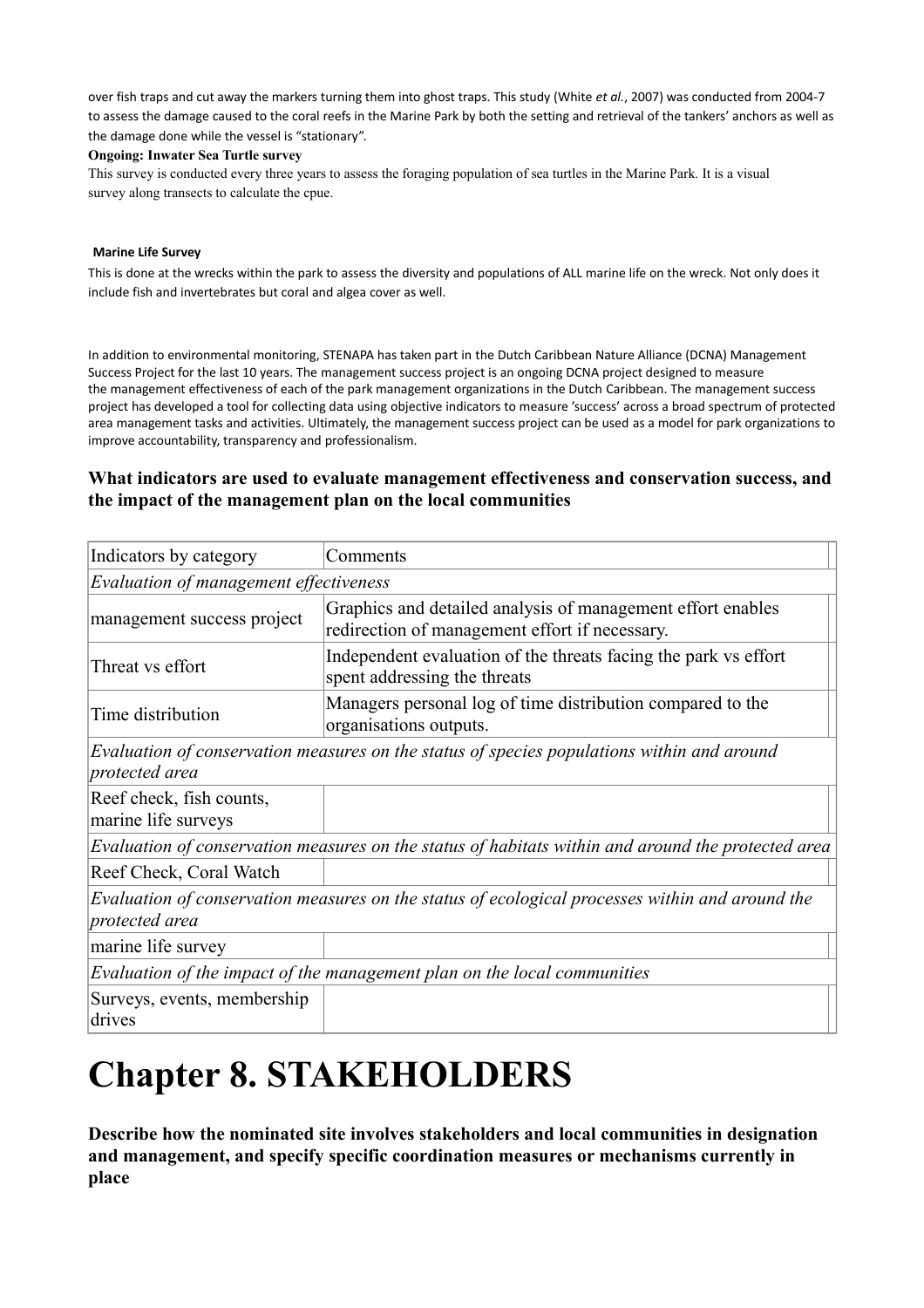| Stackeholders<br>involvement |     | Involvement Description of involvement                                                                                                                                                                                                                                                                                                                                          | Specific<br>coordination<br>measures                                                                                                      | Comments<br>(if any) |
|------------------------------|-----|---------------------------------------------------------------------------------------------------------------------------------------------------------------------------------------------------------------------------------------------------------------------------------------------------------------------------------------------------------------------------------|-------------------------------------------------------------------------------------------------------------------------------------------|----------------------|
| Institutions                 | yes | There are several institutions that<br>have a close working relationship<br>with the park but their<br>involvement with management of<br>the Parks is minimal or<br>nonexistent                                                                                                                                                                                                 |                                                                                                                                           |                      |
| Public                       | yes | The public informs the Park of<br>any violations that occur that the<br>staff is unaware of thereby<br>helping the Foundation to better<br>carry out their duties.                                                                                                                                                                                                              | The public is<br>encouraged to<br>approach staff<br>members or to call<br>the Visitor anytime.<br>There is no<br>coordination as<br>such. |                      |
| Decision-makers              | yes | Government approaches the<br>National Park Foundation for<br>advice on certain issues and vice<br>versa. The Island Government<br>provides the Parks with a small<br>subsidy in order that the work of<br>managing the environment can be relationship with<br>carried out. The Park provides the government.<br>Government with annual reports,<br>project reports and advice. | There is no<br>coordination as<br>such. There is a<br>good open working                                                                   |                      |
| Economic-sectors             | yes | Close working relationship with<br>the dive shops, fisheries and<br>hotels on the bay front etc. Park<br>organizes ad hoc workshops for<br>these groups.                                                                                                                                                                                                                        | Annual meetings,<br>dive shops (and<br>sometimes<br>fishermen) report<br>infractions to the<br>Park.                                      |                      |
| Local<br>communities         | no  | See public                                                                                                                                                                                                                                                                                                                                                                      |                                                                                                                                           |                      |
| Others                       | no  |                                                                                                                                                                                                                                                                                                                                                                                 |                                                                                                                                           |                      |

# **Chapter 9. IMPLEMENTATION MECHANISM**

**Describe the mechanisms and programmes that are in place in regard to each of the following management tools in the nominated site (fill only the fields that are relevant for your site)** 

| Management tools  |            | Existing Mechanisms and programmes in place | Comments (if any)        |
|-------------------|------------|---------------------------------------------|--------------------------|
| Public awareness, | <b>ves</b> | Via an education officer, Monthly school    | Seeking funding for      |
| education, and    |            | visits, weekly after school programs,       | television program       |
| information       |            | summer club sessions, quarterly newsletter, | highlighting work of the |
| dissemination     |            | nature themed events, regular articles in   | rangers and nature on St |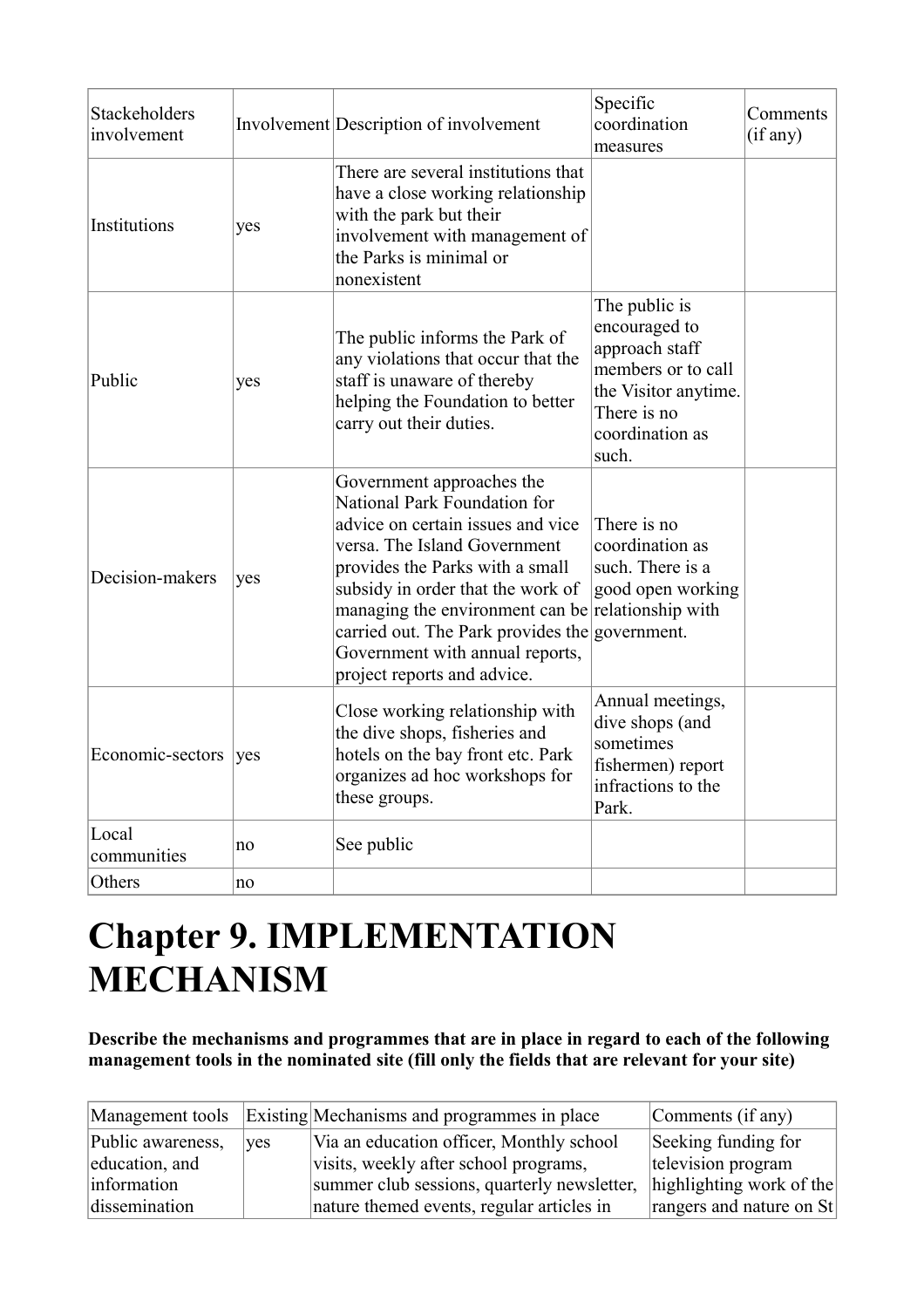| programmes                                      |     | regional newspaper and regular updates on<br>Facebook page. Also dynamic easy to<br>navigate website.                                                                                                                                                                                                                                          | Eustatius                                                                                                                         |
|-------------------------------------------------|-----|------------------------------------------------------------------------------------------------------------------------------------------------------------------------------------------------------------------------------------------------------------------------------------------------------------------------------------------------|-----------------------------------------------------------------------------------------------------------------------------------|
| Capacity building<br>of staff and<br>management | yes | The Dutch Caribbean Nature Alliance<br>(DCNA) sponsors some staff exchanges.<br>Funded attendance to workshops on nearby<br>islands. Visiting researchers train staff that<br>assists them on their project to continue<br>fieldwork in their absence. Funded<br>attendance to international conferences by<br>staff. Online diploma programs. | Upgrading is essential<br>and the Park is<br>constantly on the<br>lookout for cost<br>effective trainings for<br>staff            |
| Research, data<br>storage, and<br>analysis      | yes | There are ongoing research and monitoring<br>programs for which all staff is qualified for<br>data collection. Data entry and report<br>writing is done by rangers and MP manager<br>and reviewed by the Director.                                                                                                                             | A data analyses<br>workshop is scheduled<br>for this year for<br>upgrading of staff                                               |
| Surveillance and<br>enforcement                 | yes | There are regular patrols due to a daily<br>presence on the water. There is close<br>cooperation with the Dutch Coast Guard and<br>even some cooperation with the coast guard<br>from St Kitts.                                                                                                                                                |                                                                                                                                   |
| Participation of<br>exterior users              | yes | Neighboring sister island researchers and<br>Park staff will at times come to the island<br>for training in the Marine Park in areas<br>where we on St Eustatius have more<br>experience such as conch and lobster drop<br>camera surveys                                                                                                      |                                                                                                                                   |
| Alternative and<br>sustainable<br>livelihoods   | yes | There is the occurrence of small scale<br>artisanal fishing within the marine Park, also<br>small scale whelk collection.                                                                                                                                                                                                                      |                                                                                                                                   |
| Adaptative<br>management                        | yes | The Park is constantly adapting and<br>changing as the local situation changes.<br>Regulations are not set in stone and can be<br>revised if it is in the best interest of<br>conservation.                                                                                                                                                    | Within short work will<br>commence on the<br>strengthening of Park<br>regulations and there<br>will be revisions made<br>to some. |

|                                                                                   | Name   | Position                                | Contact adress                                           | Email adress                   |
|-----------------------------------------------------------------------------------|--------|-----------------------------------------|----------------------------------------------------------|--------------------------------|
| who is submitting $HOETJES$<br>the proposal<br>(national focal<br>$ point\rangle$ | Paul   | Policy<br>Coordinator<br>Nature         |                                                          | Paul.Hoetjes@rijksdienstcn.com |
| who prepared the Brown<br>report (manager)                                        | Irving | Board<br>President of<br>National Parks | Lower Town, St<br>Eustatius,<br>Caribbean<br>Netherlands | manager@statiapark.org         |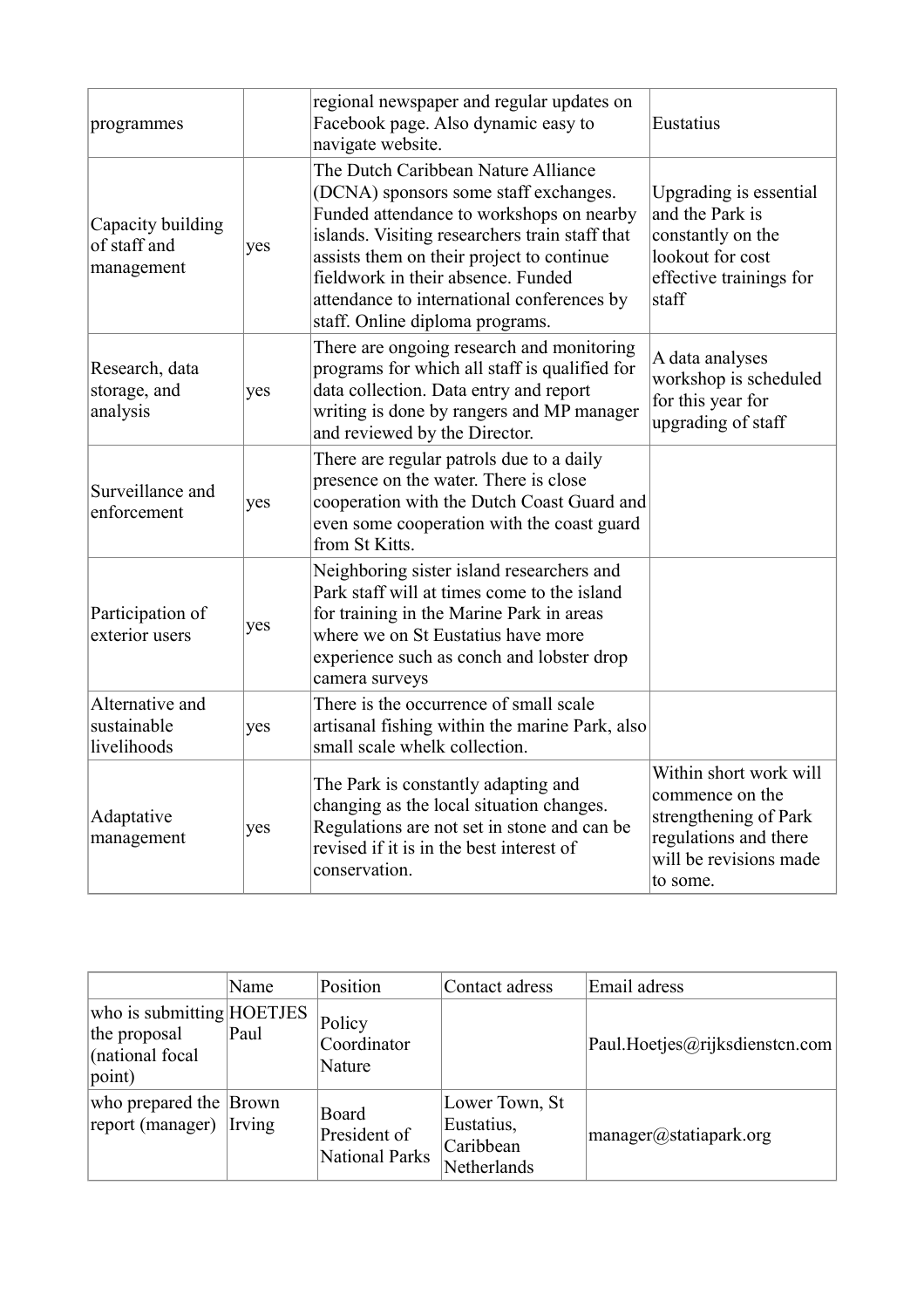# **Date when making the proposal**

: 7/10/14

# **List of annexed documents**

| Name                                                                      | Description                                                                                                                                                                                                                                                                                                                                        | Category                                    |              |
|---------------------------------------------------------------------------|----------------------------------------------------------------------------------------------------------------------------------------------------------------------------------------------------------------------------------------------------------------------------------------------------------------------------------------------------|---------------------------------------------|--------------|
| <b>Economic Valuation St</b><br><b>Eustatius Marine Park</b>              | Summary of surveys completed to establish cost<br>of and revenue from the coral reefs of St Eustatius<br>National Marine Park                                                                                                                                                                                                                      | Cultural and<br>socio-economic<br>criterias | <b>View</b>  |
| Management Plan St<br><b>Eustatius National</b><br><b>Marine Park</b>     | 5 year management plan for the MPA                                                                                                                                                                                                                                                                                                                 | Management plan <u>View</u>                 |              |
| Benthic Seascape map<br>for the St Eustatius<br>Marine Park               | Map and report concerning the benthic habitat of<br>the Statia Marine Park. Description of the variety<br>and coverage.                                                                                                                                                                                                                            | Physical features                           | View         |
| Evaluating<br>effectiveness of the                                        | This study determined that habitat differences<br>among the survey sites affected reef fish<br>populations more than reserve status. However,<br>reserves in St Eustatius the no-take reserves may still be important for<br>protecting reef fish populations.                                                                                     | Ecological<br>criterias                     | <b>V</b> iew |
| St. Eustatius marine<br>environment ordinance                             | Legal establishment of marine park with reserves,<br>dive fees and species protection regulations                                                                                                                                                                                                                                                  | Legal and policy<br>framework               | <b>View</b>  |
| St. Eustatius Island<br><b>Resolution AB</b><br>1996/04                   | General Island Resolution of March 25th, 1996,<br>regulating the conditions under which permits are<br>issued to run a fill station, to transport persons<br>and/or supervise divers in the Marine Park, the<br>applicable conditions of anchoring and anchor fees<br>and establishing the amount of the permit fees<br>regarding the Marine Park. | Legal and policy<br>framework               | View         |
| The Total Economic<br>Value of Nature on St<br>Eustatius                  | Economic valuation of 8 different ecosystem<br>services. The total economic value (TEV) is the<br>sum of these ecosystem services provided by both<br>the marine and terrestrial ecosystems of St<br>Eustatius. It is calculated to be 25.2 million USD<br>per year.                                                                               | Cultural and<br>socio-economic<br>criterias | <b>View</b>  |
| The Tourism Value of<br>Nature on St Eustatius                            | Valuation of the services provided by nature to<br>tourists on St Eustatius. The value of the natural<br>environment for the tourism industry of St<br>Eustatius is estimated to be almost 3 million USD<br>per annum                                                                                                                              | Cultural and<br>socio-economic<br>criterias | <u>View</u>  |
| The local cultural and<br>recreational value of<br>nature on St Eustatius | Evaluation of the local recreational and cultural<br>services that ecosystems on St Eustatius provide to socio-economic<br>their residents and their value to the inhabitants                                                                                                                                                                      | Cultural and<br>criterias                   | <b>View</b>  |
| Mapping the<br>Economic Value of<br>Ecosystems on St<br>Eustatius         | Spatial allocation of the economic value of<br>ecosystems and comparison to current spatial<br>policies. Existing boundaries for nature<br>conservation appear to be in the right place.<br>However, some small but very valuable areas are<br>placed outside protective areas.                                                                    | Cultural and<br>socio-economic<br>criterias | <b>View</b>  |